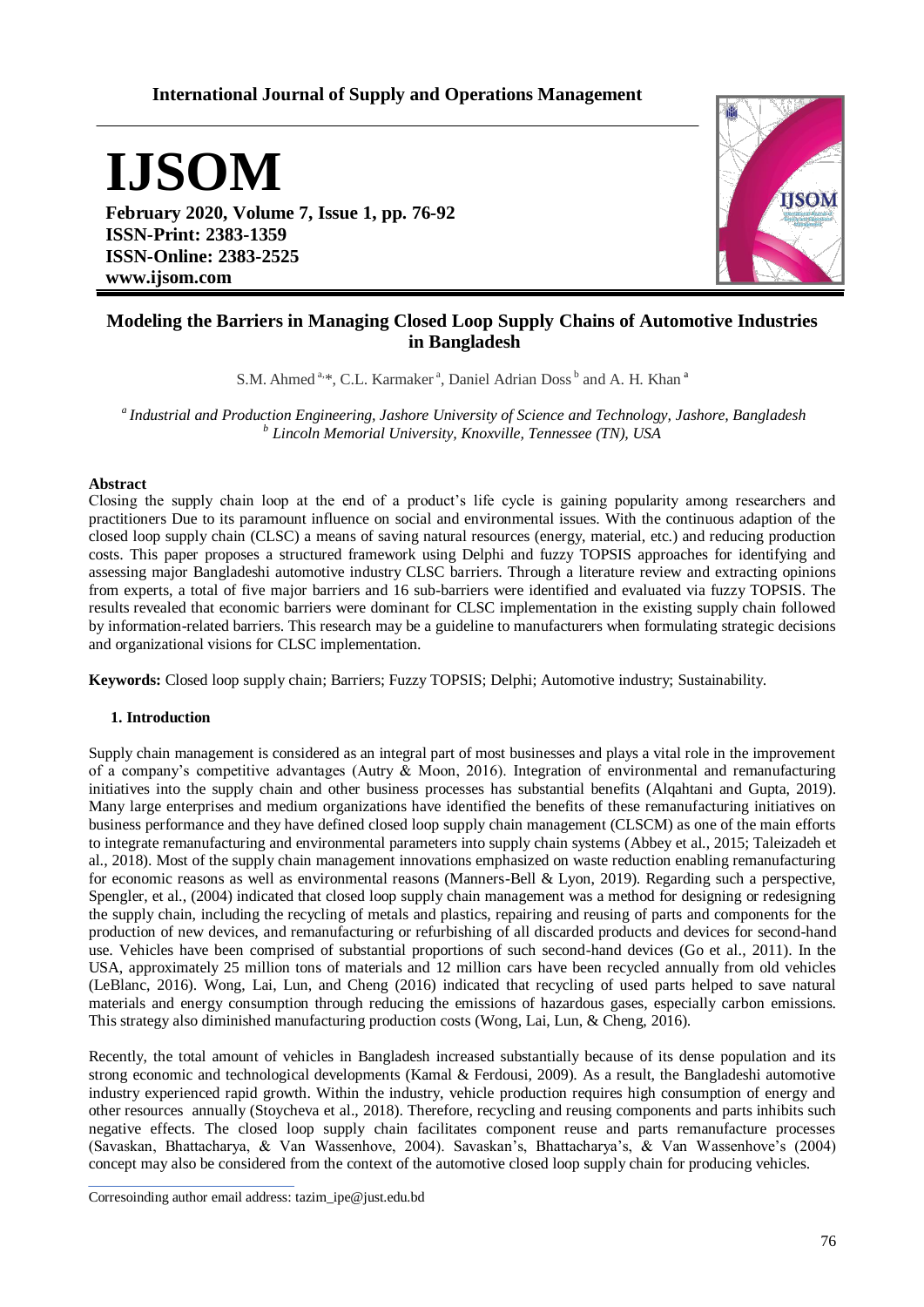Given various continuous improvements of green supply chains, upon product life cycle termination, developed countries are receptive to remanufacturing through supply chain loop closure (Besbes, Allaoui, Goncalves, & Loukil, 2013). Bangladeshi automotive manufacturers may contemplate the strategy toward achieving sustainability because the government is more attentive to environmental protection and it forces enterprises to reproduce parts from old products. However, barriers for automotive closed loop supply chain exist in Bangladesh as well as in the world. Therefore, automotive manufacturers and third-party remanufacturers have taken collaborative initiatives to resolve different problems in managing closed loop supply chain (Lu et al., 2014). Improperly identifying and analyzing barriers affects the managing of closed loop supply chains. When managing closed loop supply chains, investigating barriers is vital among modern competitive business environments (Shi et al., 2019). Investigating barriers contributes to developing an effective business strategy (Ike, 2017). Moreover, in Bangladesh, there is a lack of extensive barrier investigations regarding automotive closed loop supply chains.

Therefore, the aim of this study was to identify the automotive closed loop supply chain barriers and examine them quantitatively toward formulating effective business strategies for sustainability purposes. To achive these objectives, a Delphi-based fuzzy TOPSIS method was applied to identify and analyze significant closed loop supply chain barriers for the automotive industry. This study incorporated the fuzzy TOPSIS method because it was a straightforward process that used a large number of alternatives and criteria in the decision-making process with few calculations (Zhang  $& \text{Xu}$ , 2015).

#### **2. Literature review**

#### **2.1. Closed loop supply chain**

During the past few decades, the economic and environmental advantages of product remanufacturing were widely recognized, and sustainable closed loop supply chains (CLSCs) have gained industry attentiveness (Kannan et al., 2010). The development of closed loop supply chains leads to an integrated approach to the simultaneous consideration of forward and reverse supply chains (Govindan & Soleimani, 2017). Guide and Van Wassenhove (2009) defined CLSCs as "the design, control, and operation of a system to maximize value creation over the entire life cycle of a product with dynamic recovery of value from different types and volumes of returns over time."Conceptually, a closed loop supply chain combines the traditional supply chain with reverse logistics. Many organziations proactively took anticipative measures regarding the potential of various, changing environmental requirements that contributed toward CLSC popularity (Choi et al., 2013). Sahyouni et al. (2007) identified major activities and components of the closed loop supply chain (Figure 1).



**Figure1.** Major components and activities of CLSCs (Sahyouni et al., 2007)

All products generated, carried, used and discarded within the supply chain have some environmental impact and are related to the material and energy consumed and to waste released during its lifecycle (Tsoulfas & Pappis, 2006). Because of mass consumption and indiscriminate disposal habits, huge volumes of waste are generated that inundate available landfills. Practical and value-maximizing alternatives to waste disposal are recovery and recycling (Van Wassenhove, 2009). A closed loop supply chain has significant impact on the sustainability of environment and production. It develops recycling activities to conserve natural resources (e.g., materials, energy) and landfill availability (Georgiadis & Besiou, 2008).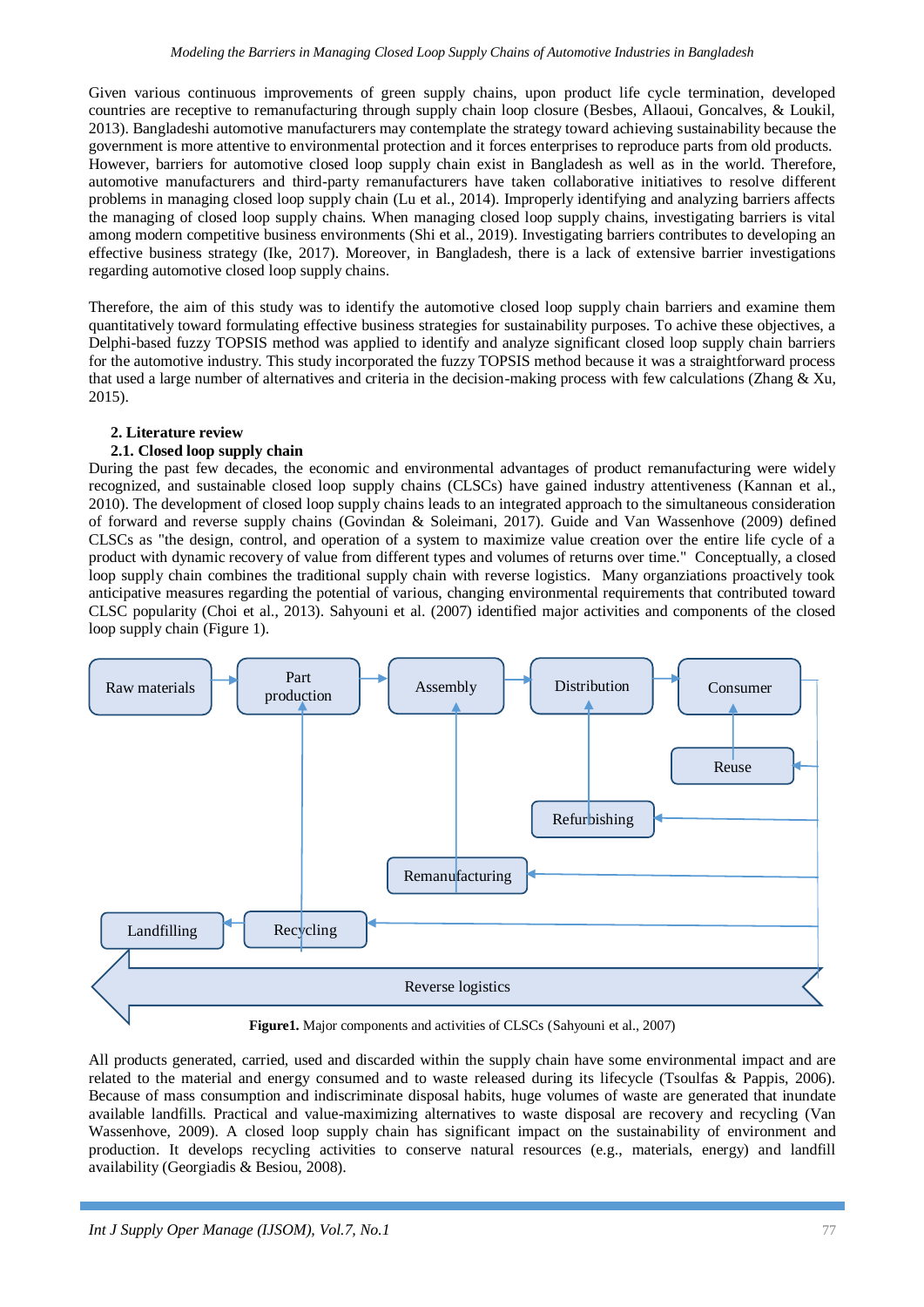The closed loop supply chain is more closely linked to other operational activities and business processes. For example, Fleischmann et al. (2003) integrated closed loop supply chain with spare parts management. Fleischmann et al. (2003) indicated that inventory and spare parts management could reduce the overall cost in managing the closed loop supply chain. Major business processes involved in CLSCs are product acquisition, reverse logistics, sorting and disposition, recovery, and re-distribution (Krikke et al., 2004). Materials flow is another important factor in managing closed loop supply chains. Between the two types of flows, forward flow and backward flow, CLSCs involve backward material flows from customers to suppliers. As retrieval of reused products is crucially important to the manufacturer, relationships between the different tiers of supply chain play vital roles in CLSC success (Östlin et al., 2008).

Several CLSC models were developed during the past few decades. Özkır and Başlıgil (2012) proposed a multiobjective model with three recovery options for closed-loop supply chains: material recovery, component recovery, and product recovery. For a single, multi-stage closed-loop supply chain, John and Sridharan (2013) developed a model to determine the flow of materials between each stage of the supply chain. Kim et al. (2018) found that supply chain planning was affected by uncertainty from customer demand and product collectors. To mitigate uncertainty, Kim et al. (2018) proposed a robust optimization model. Braz et al. (2018) examined the bullwhip effect and its cause among CLSCs, and found that the main mitigating factor was related to increasing the product return rate. Ruiz-Torres et al. (2019) proposed a model which helped to manage return flows by establishing incentives for returners while simultaneously determining a capacity contract with the new component provider.

### **2.2. Barriers in managing automotive closed loop supply chain**

The automotive CLSC includes the stages of collecting used vehicle parts and components and remanufacturing. Unfortunately, barriers exist among all stages. These barriers should be investigated CLSC improvement, productivity enhancement, and waste minimization. The reviewed literature revealed that several researchers investigated the barriers and challenges in CLSC management. For example, Seitz (2007) investigated the European automotive industry, and found that product recovery and redistribution impacted the automotive CLSC. Zaabi et al. (2013) discovered several barriers to developing a sustainable supply chain, and analyzed the relationship between barriers to identify the most influential barrier. Lack of shared understanding and incentives among different stakeholders in all stages of the closed loop supply chain were identified as barriers by some researchers (Shaharudin et al., 2015; Govindan et al., 2016).

Garg et al. (2015) identified some environmental issues such as increasing transportation because of forward and reverse logistics in close loop supply chain which results in high carbon emission. Mohajeri and Fallah (2016) addressed the carbon footprint problem as a CLSC environmental barrier because of transporting returned products from the customer. Mohajeri and Fallah (2016) found that inaccurate forecasts may increase financial risks and the risks of collection and recovery. Collection and recovery mostly depend on CLSC design. Poor supply chain design can significantly affect the organziational efficiency and effectiveness (Zokaee et al., 2017). However, the unbalanced distribution of collected products from customers is problematic for automotive supply chains. Paydar et al. (2017) identified that lack of supervision and uncertainty in the number of collected products were the main contibutors to such problems. Lack of social and environmental awareness among the customers and manufacturers is one of the major problems among CLSC practices (Keyvanshokooh et al., 2016). Govermental adoption of necessary processes may motivate manufacturers and collectors by setting reasonable target collection rates and increasing the incentives and rewards (Wang et al., 2018).

Based on the reviewed literature, the authors identified The most 10 influential barriers and sub-barriers for managing CLSCs for automotive industries. Moreover, six barriers were considered via the lens of the Bangladeshi automotive industry. To ensure the validity of these identified barriers, several discussion sessions were conducted with managers, industrial engineers, and supply chain specialists. All barriers were divided into five major groups with respect to expert guideance representing relevant fields. Table 1 shows the selected barriers.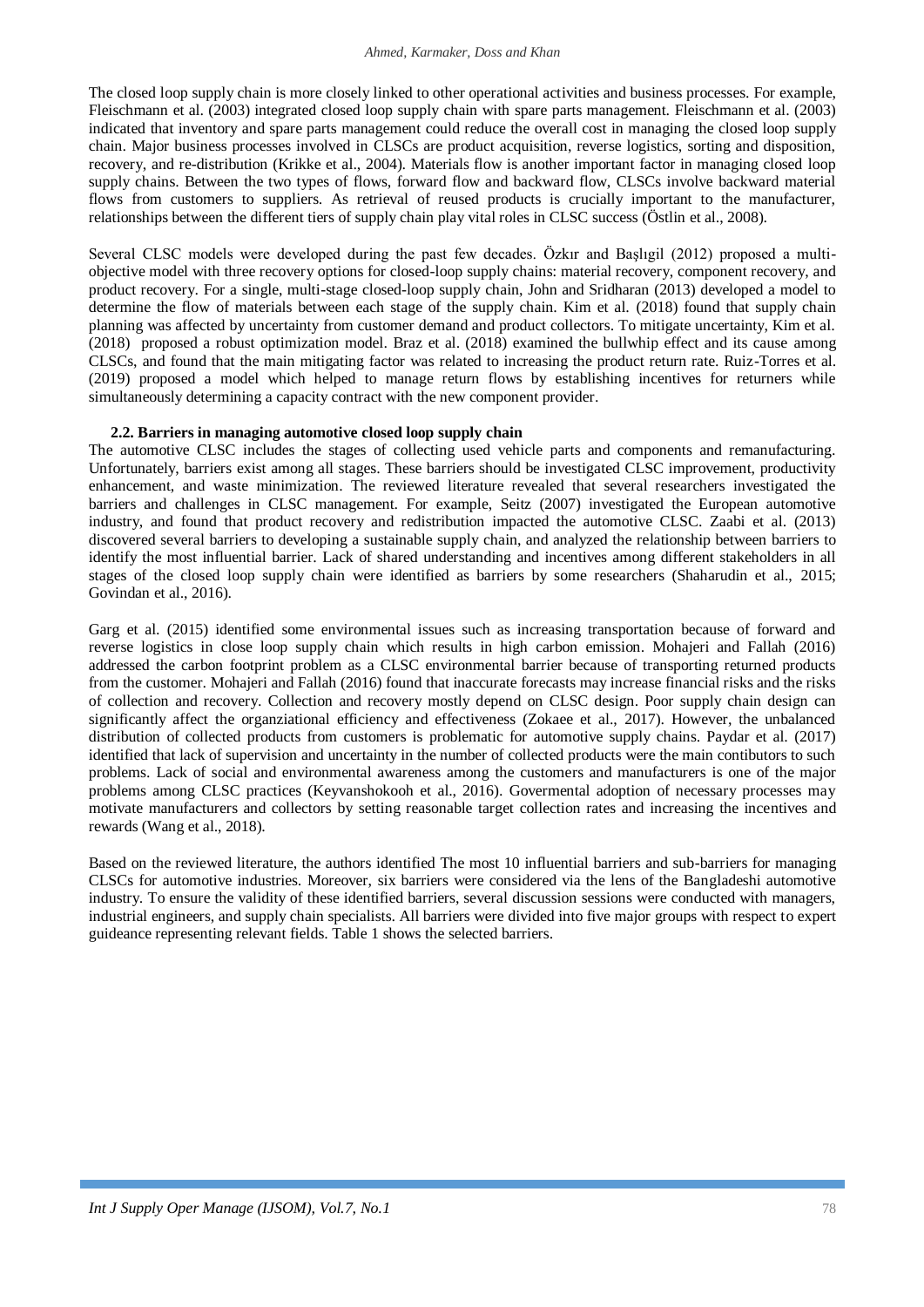|                                                                |                                                                               | <b>Table1.</b> Barriers in managing the closed loop supply chain for the automotive industry                                                                     |                                                                                                       |
|----------------------------------------------------------------|-------------------------------------------------------------------------------|------------------------------------------------------------------------------------------------------------------------------------------------------------------|-------------------------------------------------------------------------------------------------------|
| Major barriers                                                 | Sub-barriers                                                                  | A brief description of each barrier                                                                                                                              | Relevant literature                                                                                   |
| A. Environmental<br>barriers $(B_1)$                           | (1) High carbon emission<br>due to extended<br>transportation $(B_{11})$      | In a closed loop supply chain, extended<br>transportation due to the collection of used<br>products increases the carbon emission rate.                          | Fahimnia et al.<br>(2013), Garg et al.<br>(2015), Mohajeri &<br>Fallah (2016), Bazan<br>et al. (2017) |
|                                                                | (2) Lack of proper solid<br>waste management $(B_{12})$                       | Lack of solid waste management may hinder<br>the efficient reverse flow of materials in a<br>closed loop supply chain.                                           | Beamon (1999), Xu<br>et al. (2017)                                                                    |
|                                                                | (3) Lack of environment-<br>friendly technology for<br>dismantling $(B_{13})$ | For<br>remanufacturing<br>of<br>vehicles<br>environment-friendly dismantling is required<br>and lack of such technology may challenge<br>the whole supply chain. | This paper                                                                                            |
| <b>B.</b> Economic barriers<br>$(B_2)$                         | (1) The low profit margin<br>for refurbished products<br>$(B_{21})$           | Refurbished vehicles have low profit margin<br>which may discourage the manufacturers.                                                                           | Zhang et al. (2019),<br>Zhou et al. (2017),<br>Ovchinnikov (2011)                                     |
|                                                                | (2) Lack of investment<br>$(B_{22})$                                          | Lack of investment to develop facilities and<br>maintain reverse logistics.                                                                                      | This paper                                                                                            |
|                                                                | (3) Price fluctuation $(B_{23})$                                              | Price fluctuation may result in economic<br>problems in managing the closed loop supply<br>chain.                                                                | Zhang et al. (2019),<br>Wei & Zhao (2011),<br>Atasu et al. (2008)                                     |
|                                                                | (4) The high cost of the<br>process of environmental<br>adaptation $(B_{24})$ | Sometimes manufacturers averse to adopt a<br>closed loop supply chain due to the high cost<br>of the process of environmental adaptation.                        | This paper                                                                                            |
| C. Information<br>related barriers $(B_3)$                     | (1) Lack of accuracy in<br>forecasting $(B_{31})$                             | Lack of accurate forecasting may result in<br>imbalance supply and demand.                                                                                       | Krapp et al. (2013),<br>Clottey et al. (2012),<br>Paydar et al. (2017)                                |
|                                                                | (2) Lack of information<br>sharing among<br>stakeholders $(B_{32})$           | Lack of information sharing may cause the<br>bullwhip effect which challenges the overall<br>supply chain.                                                       | Shaharudin et al.<br>(2015), Govindan et<br>al. (2016)                                                |
|                                                                | (3) Lack of information<br>about returned product<br>quality $(B_{33})$       | Poor quality of returned product results in<br>financial loss. Hence proper information<br>about the returned product is required.                               | Aras et al. (2004),<br>Hwang et al. (2009)                                                            |
| D. Manufacturing<br>and technology<br>related barriers $(B_4)$ | (1) Poor product design<br>$(B_{41})$                                         | Lack<br>of<br>consideration<br>for<br>proper<br>remanufacturing at the design stage.                                                                             | Krikke et al. (2004)                                                                                  |
|                                                                | $\overline{(2)$ Lack of proper<br>inventory management<br>$(B_{42})$          | Efficient closed loop supply chain requires<br>efficient inventory management.                                                                                   | Fleischmann &<br>Minner $(2004)$                                                                      |
|                                                                | (3) Lack of modern<br>production technology<br>$(B_{43})$                     | Lack of modern production technology may<br>interrupt the remanufacturing process.                                                                               | This paper                                                                                            |
| E. Organizational<br>barriers $(B_5)$                          | (1) Lack of long term<br>strategic planning $(B_{51})$                        | Lack of long term strategic planning and<br>policies may result in the inefficient closed<br>loop supply chain.                                                  | This paper                                                                                            |
|                                                                | (2) Lack of appropriate<br>performance measure<br>$(B_{52})$                  | The organization needs to set appropriate<br>performance<br>measures<br>to<br>take<br>full<br>advantages from the closed loop supply<br>chain.                   | This paper                                                                                            |
|                                                                | (3) Lack of awareness<br>$(B_{53})$                                           | Awareness among the customers and<br>manufacturers is required for the efficient<br>closed loop supply chain.                                                    | Keyvanshokooh et al.<br>(2016)                                                                        |

**Table1.** Barriers in managing the closed loop supply chain for the automotive industry

## **2.3. Fuzzy TOPSIS**

The Technique for Order of Preferences by similarity to Ideal Solution (TOPSIS), developed by Hwang & Yoon (1981), is a multi-criteria decision-making tool that is used for ranking a number of selected factors. The TOPSIS method facilitates complex decisions involving a large number of factors or alternatives. Conversely, Zadeh's (1965) fuzzy set theory incorporates elements that have degrees of membership. Fuzzy set theory is usually applied where data uncertainty and inaccuracy exist. Since most of the MCDM techniques use human opinions and thoughts, data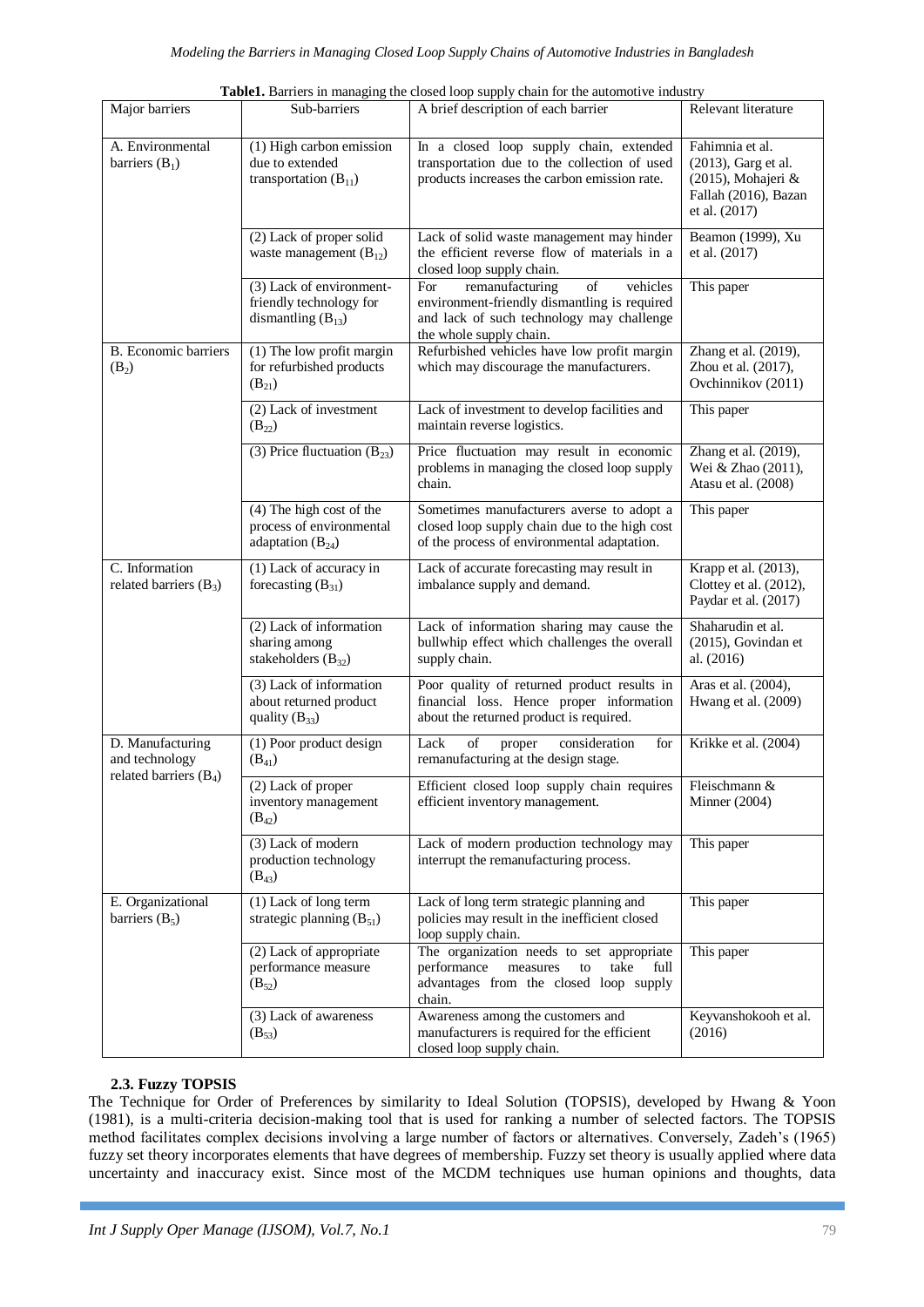uncertainty exists within decision domains. Therefore, given the presence of uncertainty, fuzzy set theory was combined with many MCDM techniques. This study integrated fuzzy set theory and the TOPSIS method.

The reviewed literature showed various supply chain management applications of the fuzzy TOPSIS method. For example, production facilities were evaluated by Pochampally et al. (2004) using a fuzzy TOPSIS method. Janaki et al. (2018) applied the fuzzy TOPSIS method to evaluate the performances of oil distribution industry supply chains. Petrudi et al. (2018) evaluated suppliers based on some sustainability criteria using a fuzzy TOPSIS method. Farajpour et al. (2018) used fuzzy TOPSIS to assess parameters that influenced information flows among supply chains. The fuzzy TOPSIS method can support decision-makers when quantifying automotive supply chains (Azizi, Aikhuele, & Souleman, 2015). The TOPSIS approach was also useful for examining automotive industry supply chain barriers (Mittal & Sangwan, 2014).

## **2.4. Research gap**

The rapid development of automotive industries in Bangladesh necessitates the adoption of a sustainable CLSC concept to support green technologies and reduce the depletion of natural resources. This action can improve business efficiency and facilitate guidance toward crafting and implementing sustainable manufacturing policies. However, the path is not so easy. Many barriers inhibit Bangladeshi automotive industries from adopting CLSCs. Therefore, this study examines such barriers quantitatively in the context of Bangladeshi automotive industry. This study is intended to provide guidance for industrial managers. Moreover, assessing CLSC barriers quantitatively may provide a basis for crafting effective CLSC management strategies. To achieve these aims, the current research has the following objectives:

- (a) To identify barriers in managing closed loop supply chain for automotive industries of Bangladesh.
- (b) To assess the barriers quantitatively using Delphi and fuzzy TOPSIS methods.
- (c) To suggest some managerial implications to manage these barriers for effective closed loop supply chain.

### **3. Solution methodology**

In this section, the theoretical background of the present research has been discussed. The aim of this research was to identify and analyze automotive closed loop supply chain barriers in the context of Bangladesh. To achieve these objectives, the authors applied the Delphi method and fuzzy TOPSIS. Figure 2 shows a step-by-step process of current research.

## **3.1. Delphi method**

The Delphi method is an iterative process of collecting data from a group of experts through a series of structured questionnaires (Jason & Glenwick, 2016). It is a dynamic method for collecting and assessing data among numerous, different research fields to support effective decision making (Lee & Seo, 2016; Brady, 2015). Within this study, this systematic technique was used to identify and assess barriers among Bangladeshi automotive CLSCs through a carefully designed questionnaire. To obtain the best possible outcomes, this research considered opinions from several supply chain managers and specialists representing the Bangladeshi automotive industry.

In the Delphi method, there is no hard and fast rule about the number of experts for data collection and analysis. In other words, different numbers of experts for evaluating criteria may be used within the Delphi method; no universal number exists (Bouzon et al., 2016). For instance, Okoli and Pawlowski (2004) suggested 10 to 18 experts for ensuring the best results whereas Murry and Hammons (1995) advised 10 to 30 experts' opinions. This study used a total of 20 supply chain and logistics managers. These experts had sufficient knowledge about supply chains, CLSCs, and reverse logistics. A three-round Delphi method was conducted to identify the most relevant barriers to Bangladeshi automotive CLSCs.

## **3.2. Fuzzy TOPSIS methodology**

This study used a fuzzy TOPSIS method to evaluate and rank the potential barriers to the automotive CLSC. The steps involved in fuzzy TOPSIS method are presented below (Chu & Lin, 2003; Sun, 2010; Han, & Trimi, 2018):

### *Step 1: Determine the weight of the evaluation criteria*

In this step, the weight of each evaluation criteria was determined by using fuzzy linguistic variables. In this study, weights were set with these linguistic variables by consulting with experts. Table 2 shows the linquistic variales.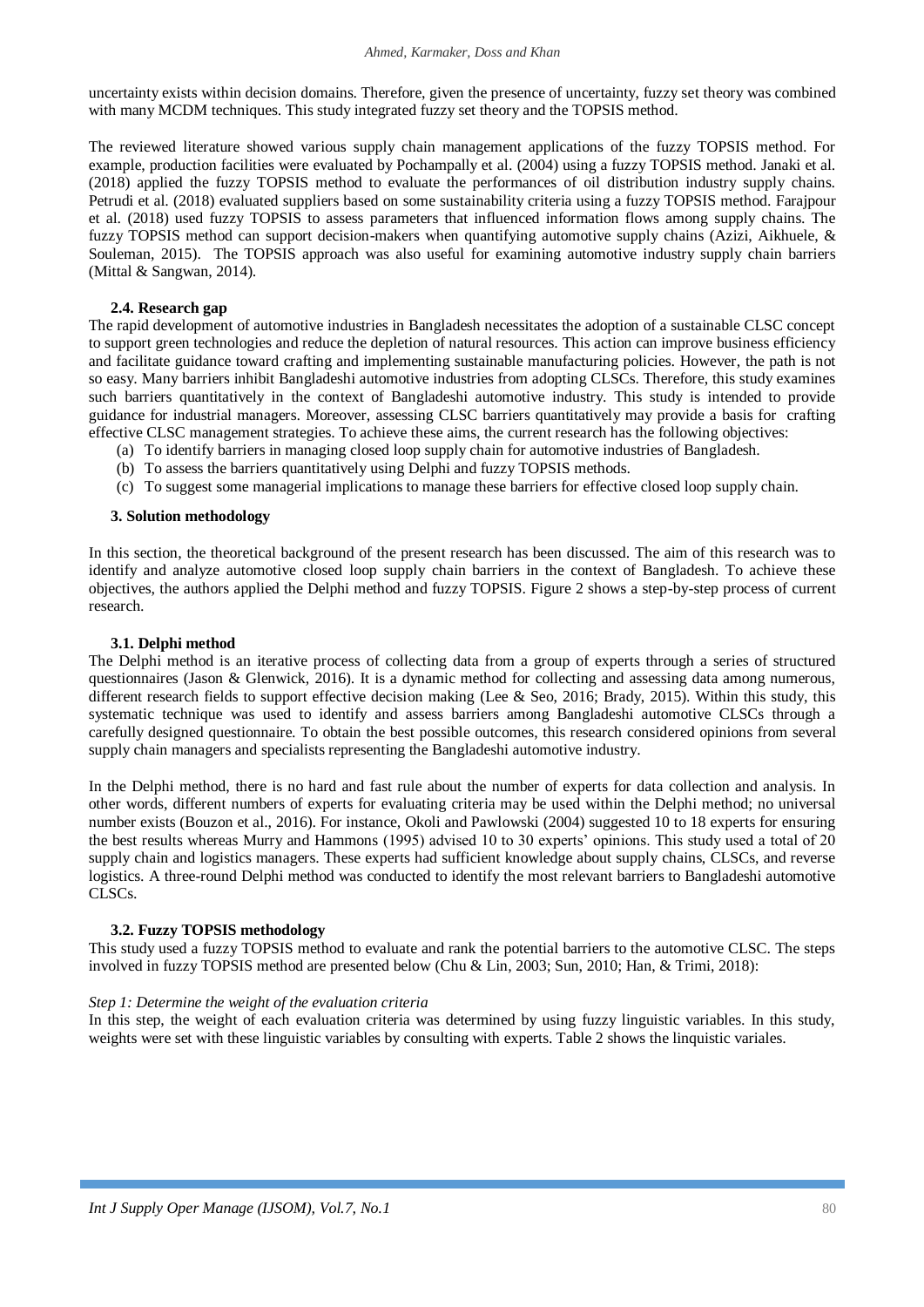

| Linguistic variable | Corresponding triangular fuzzy number |
|---------------------|---------------------------------------|
| Very low (VL)       | (1,1,3)                               |
| Low (L)             | (1,3,5)                               |
| Medium (M)          | (3,5,7)                               |
| High(H)             | (5,7,9)                               |
| Very high (VH)      | 7.9.9                                 |

**Table2.** Membership function of linguistic scale



In this step, with the assistance of expert input and using linguistic variables, fuzzy decision matrix A was developed for barriers and sub-barriers. Each linguistic variable was converted into a triangular fuzzy number with the help of Table 3. In this matrix, each element  $a_{ij}$  denoted the importance level of barriers and sub-barriers with respect to criteria. This fuzzy decision matrix was:

$$
A = \begin{bmatrix} a_{11} & a_{12} & \dots & a_{1n} \\ a_{21} & a_{22} & \dots & a_{2n} \\ \dots & \dots & \dots & \dots \\ a_{m1} & a_{m2} & \dots & a_{mn} \end{bmatrix}, i = 1, 2, \dots, m; j = 1, 2, \dots, n
$$
\n(1)

Where  $a_{ij}$  indicated the level of importance of barrier i with respect to the criterion j given by experts and  $a_{ij}$  $(x_{ij}, y_{ij}, z_{ij})$ . Here,  $(x_{ij}, y_{ij}, z_{ij})$  was the triangular fuzzy number derived from the linguistic scale.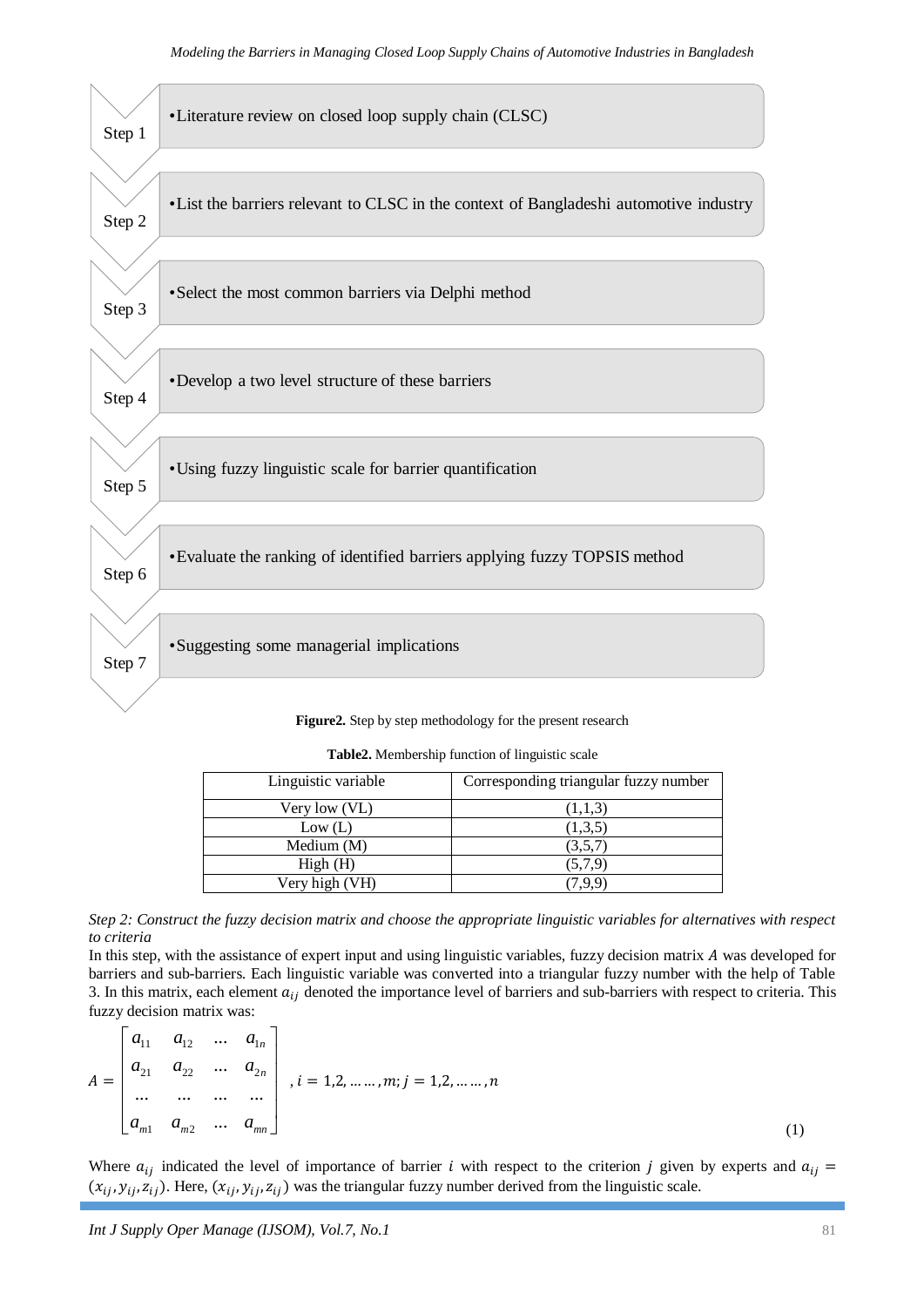*Step 3: Normalize the fuzzy decision matrix*

 $\mathbf{r}$ 

The normalized fuzzy decision matrix denoted by  $R$  is presented as follows:

$$
R = [r_{ij}]_{m \times n}, i = 1, 2, \dots, m; j = 1, 2, \dots, n
$$
\n(2)

The normalization process was performed by following formula:

$$
r_{ij} = \left(\frac{x_{ij}}{z_j^+}, \frac{y_{ij}}{z_j^+}, \frac{z_{ij}}{z_j^+}\right), \, z_j^+ = \max_i z_{ij}
$$
\n(3)

The normalized  $r_{ij}$  represented a triangular fuzzy number.

*Step 4: Determine weighted fuzzy normalized decision matrix*

The weighted fuzzy normalized decision matrix was calculated as follows (matrix  $V$ ):

$$
V = [V_{ij}]_{m \times n}, i = 1, 2, \dots, m; j = 1, 2, \dots, n
$$
\n(4)

$$
V_{ij} = r_{ij} \otimes W_j \tag{5}
$$

*Step 5: Determine the fuzzy positive-ideal solution (FPIS) and fuzzy negative-ideal solution (FNIS)* Ranges of triangular fuzzy numbers (TFNs) belonged to closed interval [1, 9]. Fuzzy positive ideal solution (FPIS)  $S^+$ and fuzzy negative ideal solution (FNIS)  $S^-$  were defined as follows:

$$
S^{+} = (V_1^{+}, V_2^{+}, \dots, V_n^{+}) \tag{6}
$$

$$
S^{-} = (V_1^{-}, V_2^{-}, \dots, V_n^{-})
$$
\n<sup>(7)</sup>

Where,  $V_i^+ = (9,9,9)$  and  $V_i^-$ *Step 6: Calculate the distance of each alternative from FPIS and FNIS* 

The distances ( $d^+$  and  $d^-$ ) of each alternative from  $S^+$  and  $S^-$  were calculated by area compensation method.

$$
d^{+} = \sum_{\substack{j=1 \ n}} d(V_{ij}, V_{j}^{+}), i = 1, 2, ..., m; j = 1, 2, ..., n
$$
\n(8)

$$
d^- = \sum_{j=1} d(V_{ij}, V_j^-), i = 1, 2, ..., m; j = 1, 2, ..., n
$$
\n(9)

#### *Step 7: Obtain the closeness coefficient and rank the order of the barriers and sub-barriers*

The closeness coefficient  $\mathcal{C}\mathcal{C}_i$  was calculated to determine the ranking order of all barriers and sub-barriers once the  $d^+$ and  $d^-$ of each alternative had been calculated. In this step, similarities to ideal solution was calculated using the following formula:

$$
CC_i = \frac{d_i^-}{d_i^+ + d_i^-}, i = 1, 2, ..., m
$$
\n(10)

According to  $\mathcal{CC}_i$ , ranking order of all barriers and sub-barriers was determined.

#### **4. Application of the solution methodology**

#### **4.1. Data collection using Delphi method**

The Bangadeshi automotive industry shows quick growth when compared to other developing countries. Some leading automotive companies in Bangladesh are Pragoti, Walton Hi-Tech Industries Limited, Runner Automobiles, PHP Automobiles, and Akij Motors. Nowadays, with the continuous improvement of green supply chains, developed countries are receptive to remanufacturing through closing the supply chain loop when a product's life cycle terminates. The Bangladeshi Government is now paying more attention to environmental protection and forcing enterprises to reproduce parts from old products. To achieve sustainability, Bangladeshi automotive manufacturers should accept this strategy considering different environmental and economic issues. Some companies are also trying to incorporate CLSCs within their respective long-term business strategies. Adopting the CLSC among Bangladeshi automotive industries is preliminary. There are many barriers for implementing the sustainable concept that must be identified and mitigated properly. Hence, proper identification of CLSC barriers will help to develop sustainable business strategies. Such situations necessitate developing a structured framework to identify the key barriers and formulating strategies to overcome them.

This study investigated six Bangladeshi automotive companies. These companies were selected using a purposive sampling method whereby the case-in-point company was not chosen randomly (Bell et al., 2018; Gentles et al., 2015). Accordingly, 20 supply chain managers and logistics managers were selected based on a purposive sampling method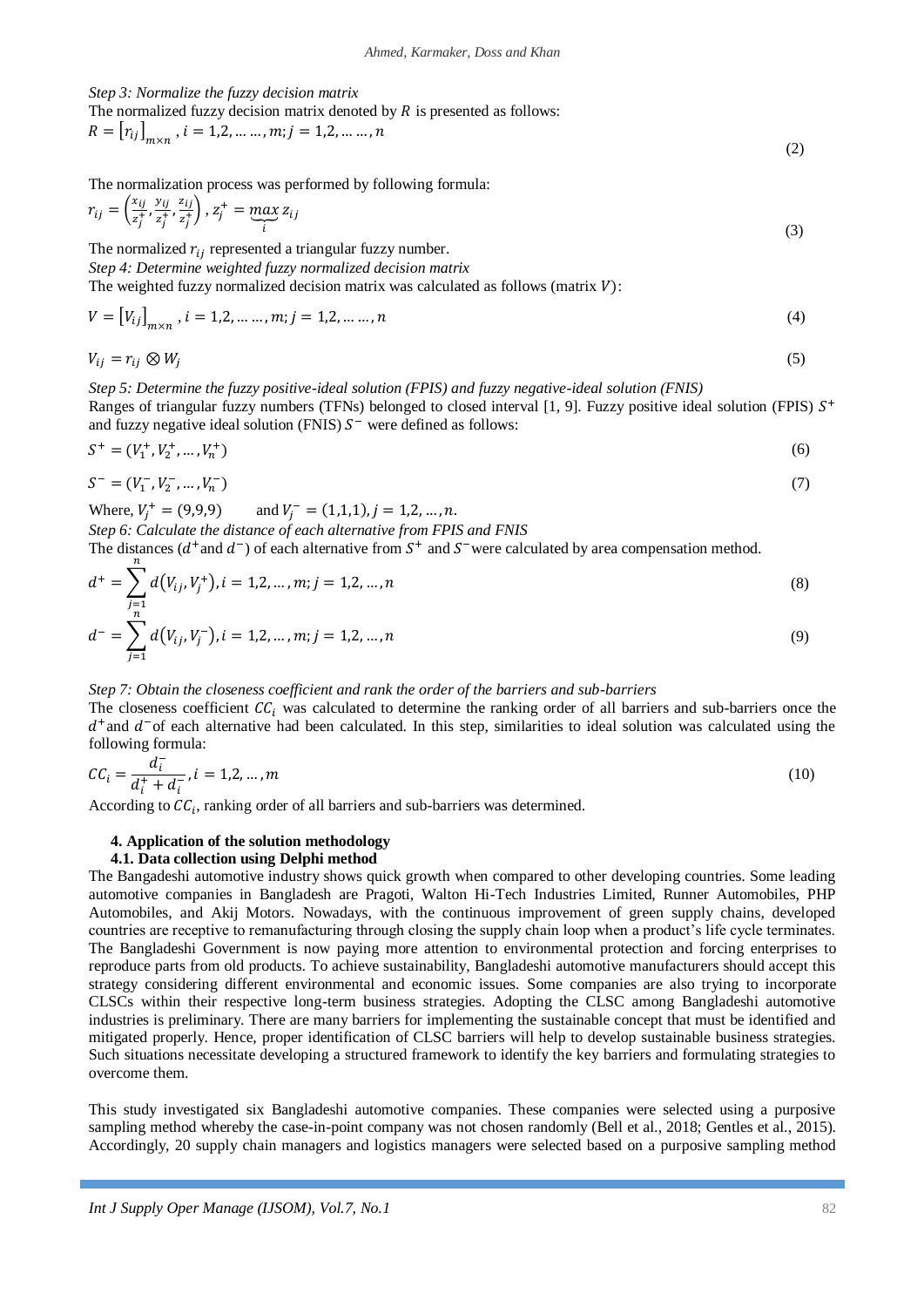for data collection and result validation. Data were collected in two phases. In the first phase, the most relevant automotive CLSC barriers were selected by supply chain and logistics managers using the Delphi method. A list of barriers for further analysis was determined and is presented in Table 1. Three evaluation criteria were selected by the experts: severity, probability of occurrence, and manageability. In the next phase, these 20 experts were asked to give their opinions concerning selecting the potential barriers to managing automotive industry CLSCs. Again, the same three evaluation criteria were selected by the experts: severity, probability of occurrence, and manageability.

#### **4.2. Application of fuzzy TOPSIS**

In this step, the finalized barriers and sub-barriers were ranked with the help of fuzzy-TOPSIS tool and experts' feedback. The barriers of the automotive closed loop supply chain were structured in two levels. The first level represented major barriers and the second level represented sub-barriers of the automotive closed loop supply chain. There were five major barriers and 16 sub-barriers. All these barriers and sub-barriers were evaluated against three criteria.

A fuzzy decision matrix was formed for major barriers with the assistance of respondents' opinions using linguistic variable scale and Eq. (1). Afterward, the normalized fuzzy decision matrix was developed using Eqs. (2) and (3). Weights of all criteria were set by the experts. Then weighted normalized fuzzy decision matrix was calculated using Eqs. (4) and (5). Then using Eqs. (6) and (7), fuzzy positive ideal solution (FPIS) and fuzzy negative ideal solution (FNIS) were calculated for the major barriers. All these calculations have been shown in the Appendix A section (Tables A1-A5). Finally, the closeness coefficient and rank of order were calculated using Eqs. (8), (9) and (10). Table 3 shows the positive and negative distance of major barriers and rank of order of each barrier with closeness coefficient

| <b>TWORDS:</b> CHIPMINISH OF PODITIVE MOUNTING, HOMEVE CHOMINED MISSIBILIZED COULDING |         |                            |      |  |  |
|---------------------------------------------------------------------------------------|---------|----------------------------|------|--|--|
| $d_i^+$                                                                               | $d_i^-$ | $\mathcal{C}\mathcal{C}_i$ | Rank |  |  |
| 2.8487                                                                                | 4.2008  | 0.5959                     |      |  |  |
| 1.7451                                                                                | 5.0947  | 0.7449                     |      |  |  |
| 2.5383                                                                                | 4.4719  | 0.6379                     |      |  |  |
| 5.3657                                                                                | 1.4347  | 0.2110                     |      |  |  |
| 5.6709                                                                                | 0.1689  | 0.1709                     |      |  |  |
|                                                                                       |         |                            |      |  |  |

**Table3.** Calculation of positive distance, negative distance and closeness coefficient

Figure 3 shows that the economic barrier  $(B_2)$  has the highest closeness coefficient (0.7449) and ranked first. This indicated that the automotive industries of Bangladesh should formulate their CLSC strategy by giving the highest consideration to this barrier. Information related barrier  $(B_3)$  ranked second, and its closeness coefficient was 0.6379. Among all these five major barriers, organizational barrier  $(B_5)$  ranked last with a closeness coefficient of 0.1709.



**Figure3.** Closeness coefficient of barriers

After calculating the closeness coefficient and rank of the order of major barriers, relative closeness coefficient, and local rank of each sub-barrier under the major barrier were calculated similarly. Finally, the global closeness coefficient of each barrier was calculated by multiplying the relative closeness of major barriers with the relative closeness coefficient of the sub-barriers (Table 9). Therefore, the final ranking of sub-barriers was determined according to the global closeness coefficient of each barrier.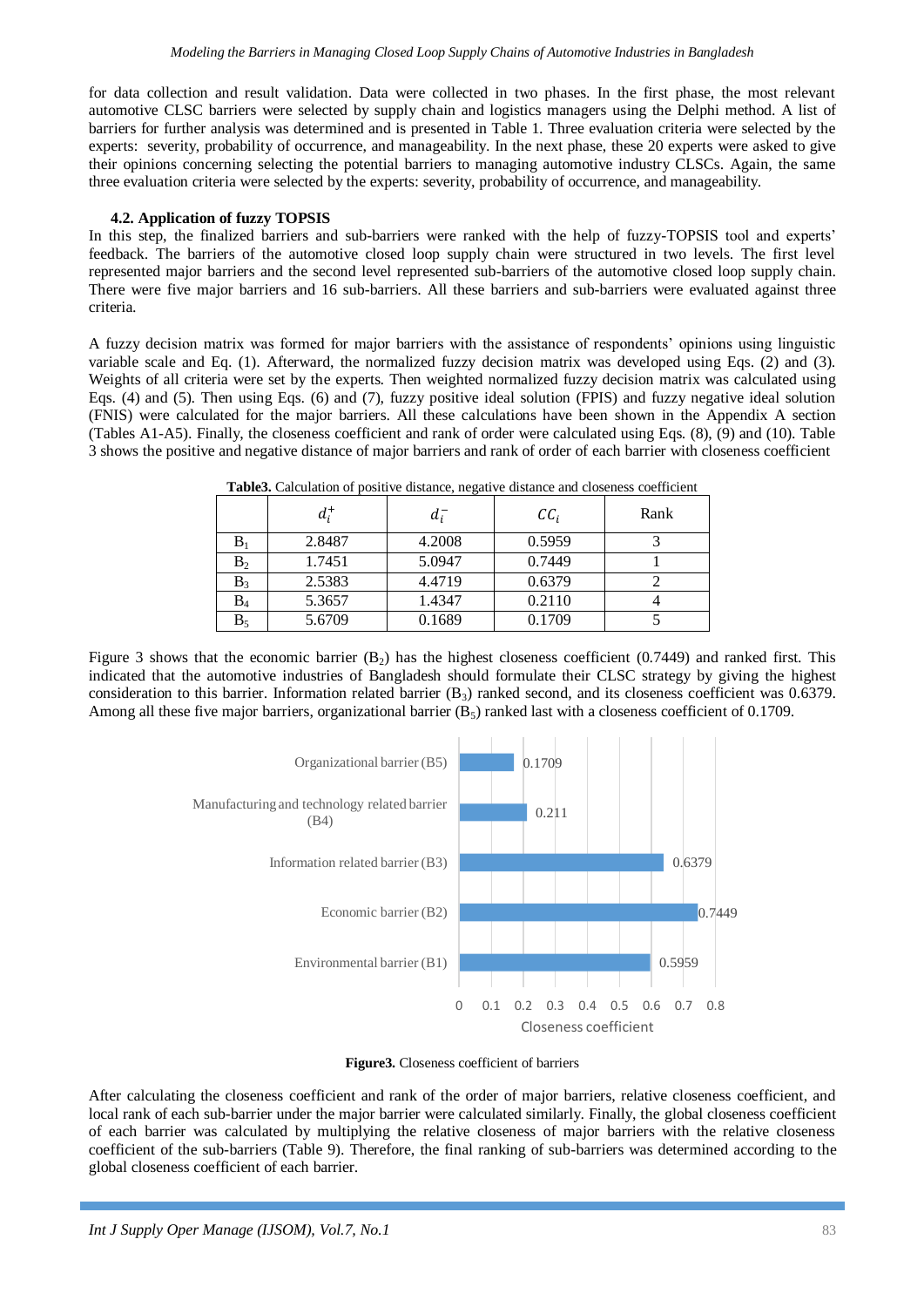#### **5. Results and discussion**

In this section, details of the current research findings were discussed. These findings may help automotive manufacturers and supply chain specialists to understand CLSC barriers within the Bangladeshi autmotive industry. The current research revealed that the ranking of specific sub-barriers can be summarized as follows:

 $B_{22} > B_{11} > B_{32} > B_{24} > B_{23} > B_{31} > B_{21} > B_{12} > B_{33} > B_{13} > B_{51} > B_{42} > B_{41} > B_{53} > B_{43} > B_{52}$ 

From the above ranking, it was found that lack of investment  $(B_{22})$  ranked highest, indicating that it was the greatest sub-barrier in managing the closed loop supply chain for Bangladeshi automotive companies.

### **5.1. Environmental barriers (B1)**

Amongst the five major barriers, environmental barriers  $(B_1)$  were ranked third. In the current manufacturing era, environment-related barriers are considered as one of the major issues in supply chains. It has become one of major challenges for the manufacturing firms. This study examimed three critical sub-barriers under environmental barriers. The rank of the order of these sub-barriers is represented in Table 4. High carbon emission due to extended transportation  $(B_{11})$  was the highest ranked sub-barriers. So, automotive industries should prioritize their attention on this barrier. Supply chain specialists can optimize the supply chain network so that carbon emission through extended transportation is minimized. Lack of proper solid waste management  $(B_{12})$  ranked second and had very high significance in managing automotive CLSC. Automotive manufacturers should give this barrier proper attention. Lack of environment-friendly technology for dismantling  $(B_{13})$  was next in the sub-barrier ranking. Most of automotive companies are uninterested in purchasing environment-friendly technologies for dismantling used products because of their high prices. Therefore, automotive companies should allocate sufficient funds among their respective budgets. Ultimately, it can improve business performance.

|          | Severity<br>(5,7,9) | Probability of<br>Occurrence<br>(3,5,7) | Manageability<br>(5,7,9) | $\mathcal{C}\mathcal{C}_i$ | Rank |
|----------|---------------------|-----------------------------------------|--------------------------|----------------------------|------|
| $B_{11}$ | (3,5,7)             | (3,5,7)                                 | (7,9,9)                  | 0.7706                     |      |
| $B_{12}$ | (5,7,9)             | (3,5,7)                                 | (5,7,9)                  | 0.3011                     |      |
| $B_{13}$ | (5,7,9)             | (5,7,9)                                 | (3,5,7)                  | 0.2294                     |      |

**Table4.** Rank of the order of environmental sub-barriers

#### **5.2. Economic barriers (B2)**

Automotive companies may face difficulties in managing CLSCs because of a low profit margin for refurbished products  $(B_{21})$ , lack of investment  $(B_{22})$ , price fluctuation  $(B_{23})$ , and high cost of the process of environmental adaptation  $(B_{24})$ . In this study, economic barriers were ranked first. Ranking of all sub-barriers under this major barrier is presented in Table 5. Because of high investment, many automotive manufacturers are unwilling to develop CLSCs. However, adopting CLSCs may be beneficial in improving business performance. Hence, lack of investment  $(B_{22})$  was ranked first under economic barriers. Long term economic benefits can be achieved by establishing research and development departments. Next, the high costs of the environmental adaptation  $(B_{24})$  process ranked second. Automotive firms should allocate enough budget for environmental adaptation. Next was price fluctuation  $(B_{23})$ . Although it is almost an uncontrollable barrier, automotive companies should take preventive actions to confront this challenge. Finally, low profit margin for refurbished products (B<sub>21</sub>) was ranked last under economic barriers. Selling price of refurbished product is relatively low compared to a new one. Therefore, sometimes automotive manufacturers remain averse to adopt closed loop supply chain.

|          | Severity<br>(5,7,9) | Probability of<br>Occurrence<br>(3,5,7) | Manageability<br>(5,7,9) | $\mathcal{C}\mathcal{C}_i$ | Rank |
|----------|---------------------|-----------------------------------------|--------------------------|----------------------------|------|
| $B_{21}$ | (5,7,9)             | (1,3,5)                                 | (3,5,7)                  | 0.2798                     |      |
| $B_{22}$ | (1,1,3)             | (3,5,7)                                 | (1,3,5)                  | 0.7455                     |      |
| $B_{23}$ | (7,9,9)             | (3,5,7)                                 | (3,5,7)                  | 0.4408                     |      |
| $B_{24}$ | (1,3,5)             | (3,5,7)                                 | (1,3,5)                  | 0.4634                     |      |

**Table5.** Rank of order of economic sub-barriers

#### **5.3. Information related barriers ((B3)**

In this research, the information related barrier  $(B_3)$  ranked second of the five major barriers. The sub-barriers were: lack of accuracy in forecasting  $(B_{31})$ , lack of information sharing among stakeholders  $(B_{32})$ , and lack of information about returned product quality  $(B_{33})$ . All contribute significantly in effective CLSC management. Lack of information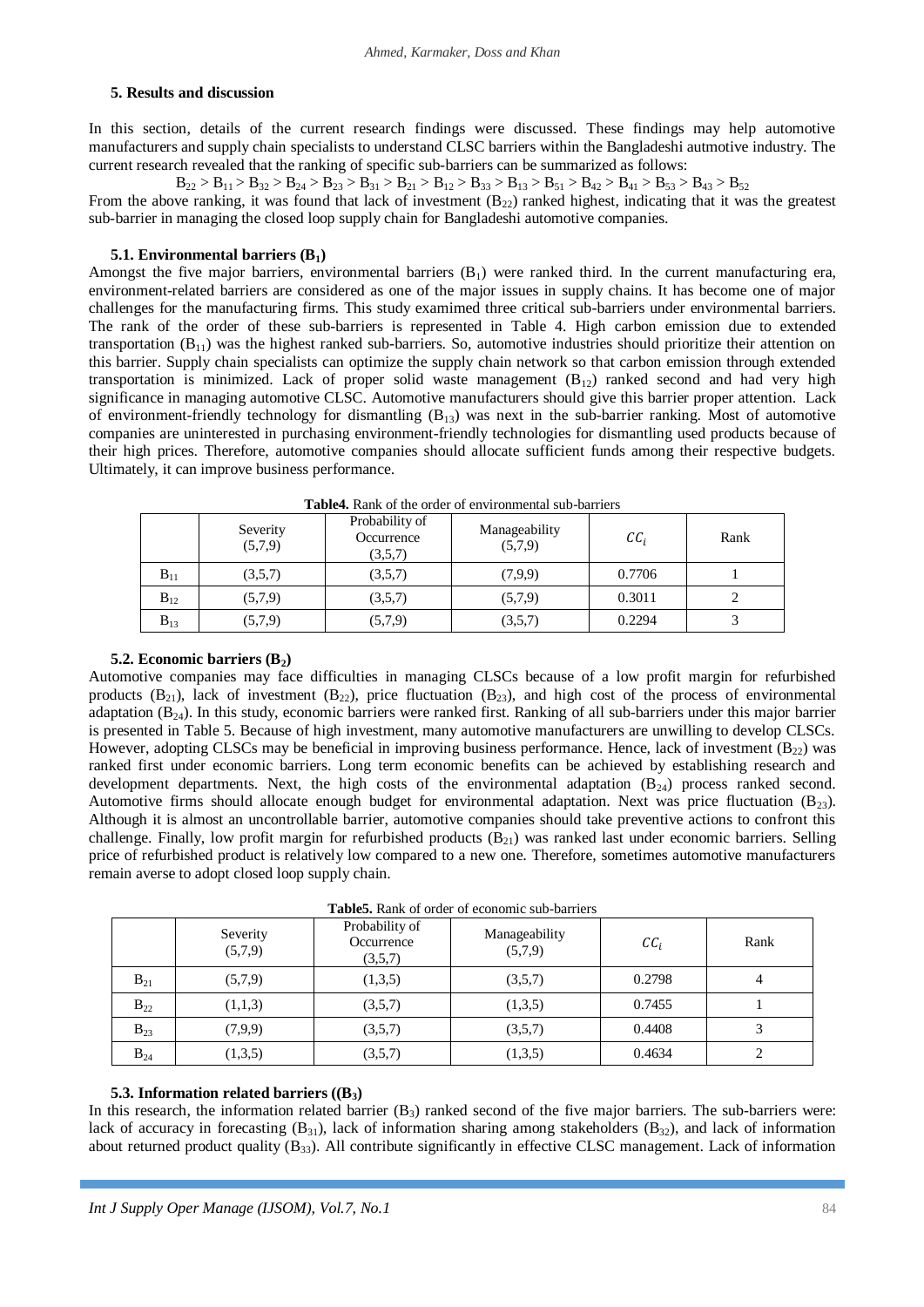sharing among stakeholders  $(B_{32})$  ranked first in this category. Among CLSCs, information must be shared between different tiers of the supply chain. Lack of information sharing can cause many serious effects, such as the bullwhip effect. Lack of accuracy in forecasting  $(B_{31})$  was another key barrier in CLSC management, and it ranked second among information-related barriers. Inaccurate forecasting results in an imbalance between supply and demand. Remanufacturing of products was one of the key CLSC functions. Lack of information about returned product quality (B33) may hamper CLSC remanufacturing activity. Financial loss may also be occurred because of the poor quality of returned products. This sub- barrier was ranked third under the information-related barriers  $(B_3)$  category. The rank of order of information related sub-barriers is presented in Table 6.

|          | Severity<br>(5,7,9) | Probability of<br>Occurrence<br>(3,5,7) | Manageability<br>(5,7,9) | $\mathcal{C}\mathcal{C}_i$ | Rank |
|----------|---------------------|-----------------------------------------|--------------------------|----------------------------|------|
| $B_{31}$ | (5,7,9)             | (3,5,7)                                 | (5,7,9)                  | 0.3802                     |      |
| $B_{32}$ | (3,5,7)             | (5,7,9)                                 | (3,5,7)                  | 0.6198                     |      |
| $B_{13}$ | (5,7,9)             | (5,7,9)                                 | (3,5,7)                  | 0.2782                     |      |

**Table6.** Rank of the order of information related barriers

**5.4. Manufacturing and technology related barriers (B4)**

The manufacturing and technology related barrier  $(B_4)$  ranked fourth in this study. However, it has significant contributions in CLSC management. Without modern manufacturing and production technology, Its proper CLSC management becomes impossible. Table 7 shows the overall ranking of manufacturing and technology related subbarriers. In this category, lack of proper inventory management  $(B_{42})$  ranked first. Inventory management significant impacts total supply chain performance. Automotive companies should take special initiatives for inventory management of returned parts and products for effective CLSC management. Product design has significant contribution in remanufacturing and CLSC management. Poor product design (B<sub>41</sub>) ranked second under the manufacturing and technology-related barriers. Finally, lack of modern production technology ( $B_{43}$ ) ranked third. Modern technology adds competitive advantage for companies. However, Bangladeshi automotive companies are sometimes unwilling to purchase modern technology because of lack of investment.

**Table7.** Rank of the order of manufacturing and technology related barriers

|          | Severity<br>(5,7,9) | Probability of<br>Occurrence<br>(3,5,7) | Manageability<br>(5,7,9) | $\mathcal{C}\mathcal{C}_i$ | Rank |
|----------|---------------------|-----------------------------------------|--------------------------|----------------------------|------|
| $B_{41}$ | (1,3,5)             | (1,3,5)                                 | (1,3,5)                  | 0.5571                     |      |
| $B_{42}$ | (3,5,7)             | (5,7,9)                                 | (7,9,9)                  | 0.5810                     |      |
| $B_{43}$ | (7,9,9)             | (3,5,7)                                 | (5,7,9)                  | 0.2978                     |      |

## **5.5. Organization related barriers (B5)**

Organizational barrier  $(B_5)$  ranked as the last of the five major barriers. This study considered lack of long-term strategic planning  $(B_{51})$ , lack of appropriate performance measure  $(B_{52})$ , and lack of awareness  $(B_{53})$ . Table 8 represents the rank of order of these sub-barriers. Lack of strategic planning  $(B_{51})$  ranked as the most important sub-barrier. Most Bangladeshi automotive companies lack long-term strategic planning. Industrial managers and supply chain specialists should formulate long-term strategic planning for CLSC adoption. Lack of awareness  $(B_{53})$  among the stakeholders ranked second in this major category. Industrial managers should take initiatives to build awareness among customers and stakeholders. Finally, the lack of setting appropriate performance measures ranked last.

**Table8.** Rank of the order of organizational barriers

|          | Severity<br>(5,7,9) | Probability of<br>Occurrence<br>(3,5,7) | <b>AWARD, IGAIN OF GIR OFGET OF OF CHAMBRIC CHILLE</b><br>Manageability<br>(5,7,9) | $\mathcal{C}\mathcal{C}_i$ | Rank |
|----------|---------------------|-----------------------------------------|------------------------------------------------------------------------------------|----------------------------|------|
| $B_{51}$ | (3,5,7)             | (3,5,7)                                 | (5,7,9)                                                                            | 0.7564                     |      |
| $B_{52}$ | (5,7,9)             | (3,5,7)                                 | (3,5,7)                                                                            | 0.1299                     |      |
| $B_{53}$ | (7,9,9)             | (5,7,9)                                 | (5,7,9)                                                                            | 0.5766                     |      |

Table 9 shows the overall global ranking of all sub-barriers. Lack of investment  $(B_{22})$  was ranked first with closeness coefficient of 0.555. High carbon emission due to extended transportation  $(B_{11})$  and lack of information sharing among stakeholders ( $B_{32}$ ) ranked second and third, respectively. Lack of appropriate performance measure ( $B_{52}$ ) ranked last. In this research, all the sub-barriers were ranked to better understand them. Moreover, this study will help industrial managers and supply chain specialists to formulate CLSCs strategically.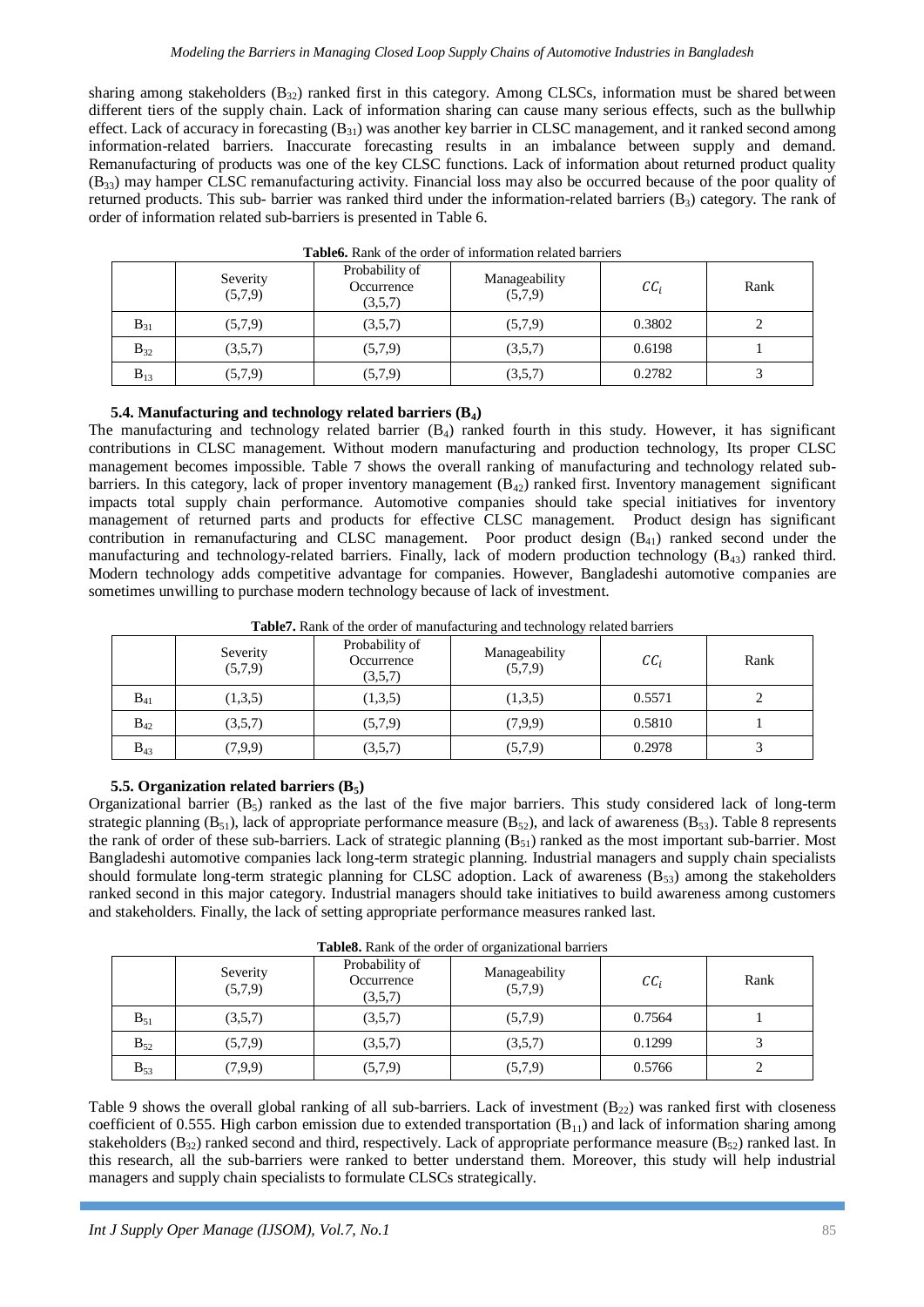#### *Ahmed, Karmaker, Doss and Khan*

| Major barriers                             | Relative<br>closeness<br>coefficient | Sub-barriers                                                              | Relative<br>closeness<br>coefficient | Relative<br>Rank | Global<br>closeness<br>coefficient | Global<br>Rank             |
|--------------------------------------------|--------------------------------------|---------------------------------------------------------------------------|--------------------------------------|------------------|------------------------------------|----------------------------|
|                                            |                                      | High carbon emission due<br>to extended transportation<br>$(B_{11})$      | 0.7706                               | $\mathbf{1}$     | 0.459                              | 2                          |
| Environmental<br>barriers $(B_1)$          | 0.5959                               | Lack of proper solid waste<br>management $(B_{12})$                       | 0.3011                               | 2                | 0.179                              | 8                          |
|                                            |                                      | Lack of environment-<br>friendly technology for<br>dismantling $(B_{13})$ | 0.2294                               | 3                | 0.137                              | 10                         |
|                                            |                                      | Low profit margin for<br>refurbished products $(B_{21})$                  | 0.2798                               | $\overline{4}$   | 0.208                              | 7                          |
|                                            |                                      | Lack of investment $(B_{22})$                                             | 0.7455                               | $\mathbf{1}$     | 0.555                              | $\mathbf{1}$               |
| Economic<br>barriers $(B_2)$               | 0.7449                               | Price fluctuation $(B_{23})$                                              | 0.4408                               | $\overline{3}$   | 0.328                              | 5                          |
|                                            |                                      | High cost of the process of<br>environmental adaptation<br>$(B_{24})$     | 0.4634                               | 2                | 0.345                              | $\overline{4}$             |
|                                            |                                      | Lack of accuracy in<br>forecasting $(B_{31})$                             | 0.3802                               | 2                | 0.243<br>6                         |                            |
| Information<br>related barriers<br>$(B_3)$ | 0.6379                               | Lack of information<br>sharing among<br>stakeholders $(B_{32})$           | 0.6198                               | $\mathbf{1}$     | 0.395                              | $\mathfrak{Z}$<br>9        |
|                                            |                                      | Lack of information about<br>returned product quality<br>$(B_{33})$       | 0.2782                               | 3                | 0.177                              |                            |
|                                            |                                      | Poor product design $(B_{41})$                                            | 0.5571                               | $\overline{2}$   | 0.118                              | 13                         |
| Manufacturing<br>and technology            | 0.2110                               | Lack of proper inventory<br>management $(B_{42})$                         | 0.5810                               | $\mathbf{1}$     | 0.123                              | 12<br>15<br>11<br>16<br>14 |
| related barriers<br>$(B_4)$                |                                      | Lack of modern<br>production technology<br>$(B_{43})$                     | 0.2978                               | 3                | 0.063                              |                            |
| Organizational<br>barriers $(B_5)$         |                                      | Lack of long term strategic<br>planning $(B_{51})$                        | 0.7564                               | $\mathbf{1}$     | 0.129                              |                            |
|                                            | 0.1709                               | Lack of appropriate<br>performance measure<br>$(B_{52})$                  | 0.1299                               | 3                | 0.022                              |                            |
|                                            |                                      | Lack of awareness $(B_{53})$                                              | 0.5766                               | $\overline{2}$   | 0.099                              |                            |

## **6. Managerial and practical Implications**

With the continuous improvement of green supply chains, a sustainable CLSCs are increasingly becoming popular among manufacturers, academics, and decision-makers. This research may be beneficial for manufacturers when conceptualizing the nature of key CLSC barriers. Through assessing the key CLSC barriers, the decision-makers of relevant areas can refine their existing manufacturing strategies to save natural resources. This study can be a guideline for manufacturers when identifying key barriers and developing policies for mitigating their limitations. The managerial implications of this research are summarized below:

 *Developing strategic policy for implementing closed loop supply chain:* To reduce emission of carbon gas and other toxic gases, it is urgent to develop a strategic policy for CLSC implementation within the existing business. This paper may be beneficial to automotive manufacturers who attempt to identify major CLSC barriers and adopt CLSCs with respect to their current service practices.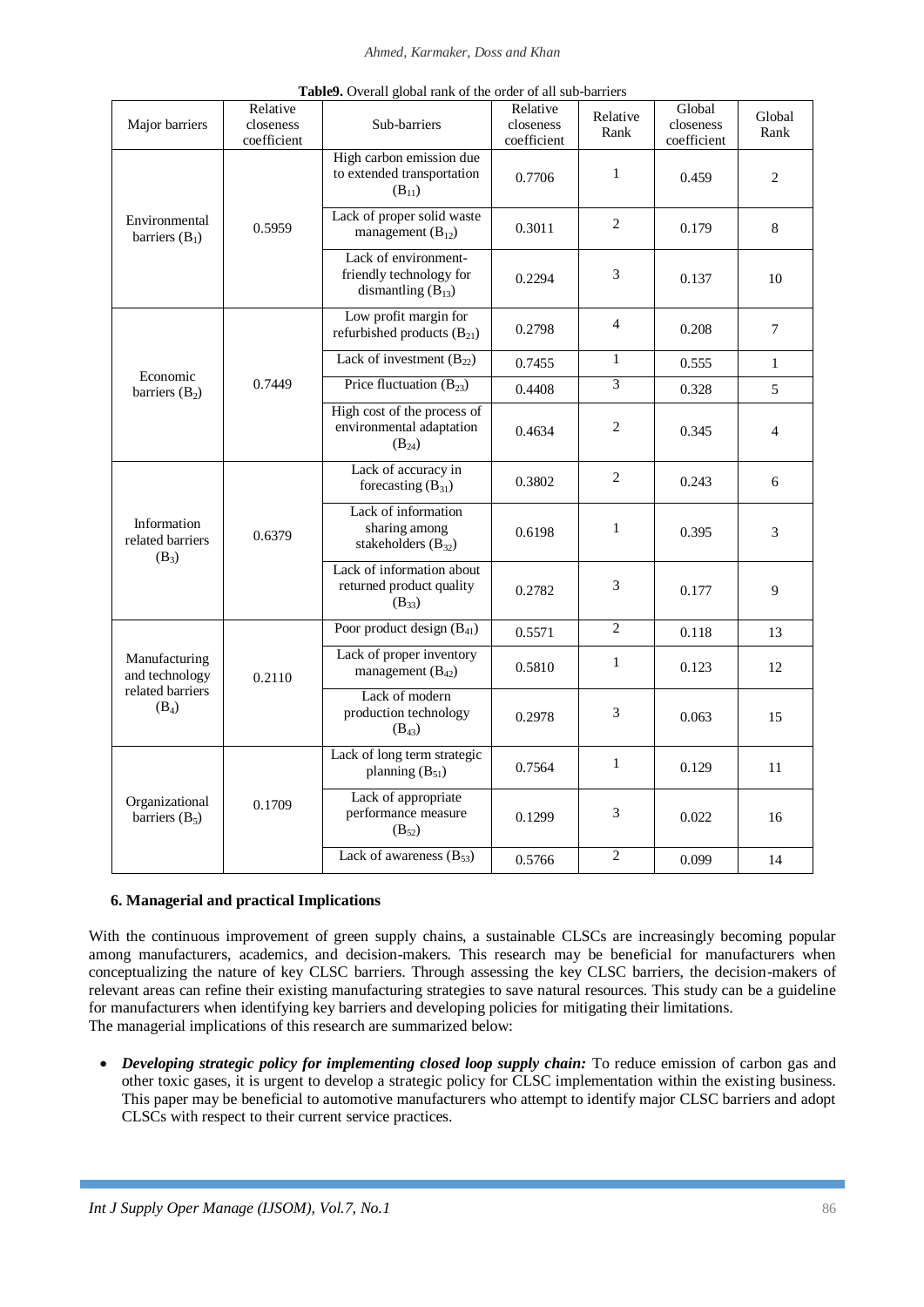- *Arranging different training programs:* Remanufacturing, refurbishing all discarded products, and recycling have increased in popularity among manufacturing environments for economic amd environmental reasons. To achieve sustainability as well as compete with developed countries, different training programs must be arranged for enhancing user awareness. Government can play a vital role in this regard. Presently, government is paying more attention to environmental protection and forces enterprises to reproduce parts from old products.
- *Developing organizational vision and managerial policy to adapt new practice:* In order to adapt a green supply chain, each organization must formulate its vision and proper policy. This paper will help managers to craft vision and formulate managerial policy.

## **7. Conclusions**

With the rapid development of green manufacturing, CLSCs are a common practice. For environmental and economic reasons, many developed countries are pursuing CLSCs. Closed loop supply chain management (CLSCM) helps to save natural materials and energy consumption through reducing the emissions of hazardous gases especially carbon emissions. This strategy also curtains the production cost of manufacturers. In Bangladesh, the automotive industry is growing very rapidly because of a dense population and strong economic and technological developments. It is necessary implement manufacturing policy and achieve sustainable remanufacturing as competitive means. Although remanufacturing/recycling has brought a revolutionary change in business, the path is not so easy for all. Many implementation barriers exist. So, to achieve benefits, supply chain managers must focus on the identification of the barriers and formulation of strategic decisions. This research aimed to address the following questions:

- 1. Which are the key barriers of implementing closed loop supply chain in automotive industry in the context of Bangladesh?
- 2. What is the severity of these barriers?
- 3. What should be the strategy for successful implementation of these factors in existing one?

To address the preceding questions, this study proposed a structured framework to examine Bangladeshi CLSC barriers. For this purpose, a Delphi based fuzzy TOPSIS approach has been applied. A total of five major barriers and 20 subbarriers were selected through the literature review and expert's feedback using Delphi analysis. A fuzzy TOPSIS approach was applied to identify barrier severity. The five major barriers were Environmental barriers  $(B_1)$ , Economic barriers  $(B_2)$ , Information related barriers  $(B_3)$ , Manufacturing and technology related barriers  $(B_4)$  and Organization related barriers (B5). Their ranking was as follows: *Economic barriers > Information related barriers > Environmental barriers > Manufacturing and technology related barriers > Organization related barriers*. The economic barrier  $(B_2)$ had the highest priority and ranked first. This indicated that the automotive industries of Bangladesh should formulate their CLSC strategy by giving the highest consideration to this barrier. The information-related barrier  $(B_3)$  ranked second. Among all five major barriers, the organizational barrier  $(B_5)$  ranked last with a closeness coefficient of 0.1709. To protect the environment, decision makers of automotive industries should give more attention to these attributes. Moreover, the government should enforce laws and arrange different training programs to raise awareness which ultimately improves the economy.

### **7.1. Limitations of the research**

The limitations of this study were as follows:

- 1. In this study, only five major drivers and 20 sub-drivers were considered for ranking.
- 2. Only five automotive companies were selected in a specific area (Dhaka base).
- 3. Feedbacks were collected from 20 groups of logistics experts. This might not reveal the real picture of the business.
- 4. The proposed methodology was applied in a case study which may not be applicable to another company. Thus, this study may lack universal application. However, given its uniqueness as a case study, some transferability may be appropriate for similar entities.
- 5. Delphi based fuzzy TOPSIS approach was used to rank the factors which is dependent on human judgments.

The limitations can provide a new way for future research.

### **7.2. Direction of future research**

- 1. In future, more barriers of closed loop supply chain can be considered.
- 2. The impact and interaction among these factors can be assessed using other MCDM techniques like VIKOR, PROMETHEE, and so on.
- 3. Further assessment may occur by considering more automotive industries in Bangladesh.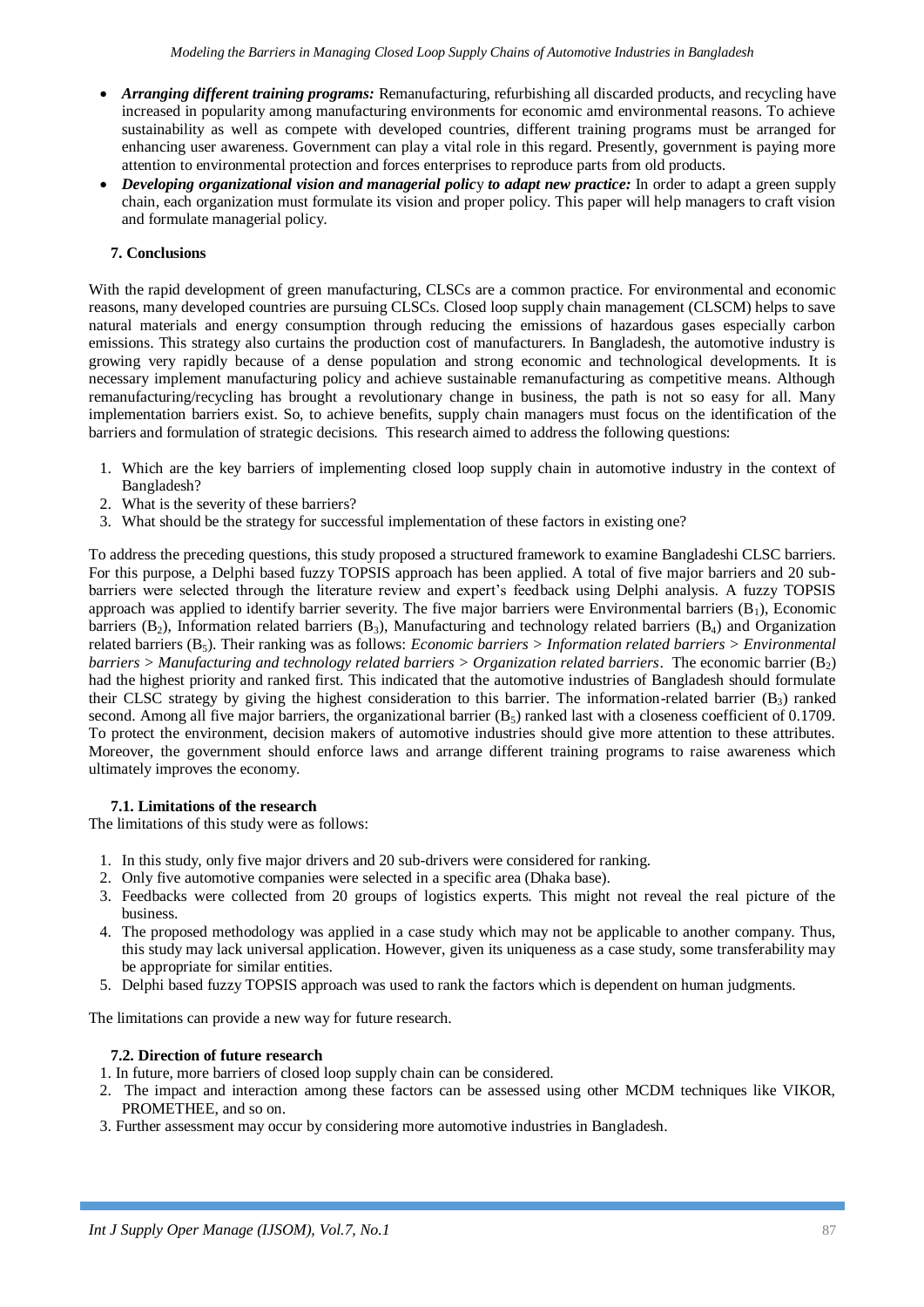## **Appendix A**

| <b>Table A1.</b> Fuzzy decision matrix by experts for major barriers |  |
|----------------------------------------------------------------------|--|
|----------------------------------------------------------------------|--|

|       | Severity<br>(5,7,9) | Probability of occurrence<br>(3,5,7) | Manageability<br>(5,7,9) |
|-------|---------------------|--------------------------------------|--------------------------|
| $B_1$ | (3,5,7)             | (3,5,7)                              | (5,7,9)                  |
| $B_2$ | (3,5,7)             | (3,5,7)                              | (7,9,9)                  |
| $B_3$ | (5,7,9)             | (7,9,9)                              | (5,7,9)                  |
| $B_4$ | (3,5,7)             | (1,3,5)                              | (3,5,7)                  |
| $B_5$ | (5,7,9)             | (3,5,7)                              | (3,5,7)                  |

| Table A2. Normalized fuzzy decision matrix for major barriers |  |  |  |
|---------------------------------------------------------------|--|--|--|

|       | Severity<br>(5,7,9)   | Probability of occurrence<br>(3,5,7) | Manageability<br>(5,7,9) |
|-------|-----------------------|--------------------------------------|--------------------------|
| $B_1$ | (1.000, 0.600, 0.429) | (0.333, 0.556, 0.778)                | (0.556, 0.778, 1.000)    |
| $B_2$ | (1.000, 6.000, 0.429) | (0.333, 0.556, 0.778)                | (0.778, 1.000, 1.000)    |
| $B_3$ | (0.600, 0.429, 0.333) | (0.778, 1.000, 1.000)                | (0.556, 0.778, 1.000)    |
| $B_4$ | (1.000, 0.600, 0.429) | (0.111, 0.333, 0.556)                | (0.333, 0.556, 0.778)    |
| $B_5$ | (0.600, 0.429, 0.333) | (0.333, 0.556, 0.778)                | (0.333, 0.556, 0.778)    |

**Table A3.** Weighted normalized fuzzy decision matrix for major barriers

|       | Severity<br>(5,7,9)   | Probability of occurrence<br>(3,5,7) | Manageability<br>(5,7,9) |
|-------|-----------------------|--------------------------------------|--------------------------|
| $B_1$ | (5.000, 4.200, 3.857) | (1.000, 2.778, 5.444)                | (2.778, 5.444, 9.000)    |
| $B_2$ | (5.000, 4.200, 3.857) | (1.000, 2.778, 5.444)                | (3.889, 7.000, 9.000)    |
| $B_3$ | (3.000, 3.000, 3.00)  | (2.333, 5.000, 7.000)                | (2.778, 5.444, 9.000)    |
| $B_4$ | (5.000, 4.200, 3.857) | (0.333, 1.667, 3.889)                | (1.667, 3.889, 7.000)    |
| $B_5$ | (3.000, 3.000, 3.000) | (1.000, 2.778, 5.444)                | (1.667, 3.889, 7.000)    |

## **Table A4.** Fuzzy positive ideal solution for major barriers

|       | Severity<br>(5,7,9) | Probability of occurrence<br>(3,5,7) | Manageability<br>(5,7,9) |
|-------|---------------------|--------------------------------------|--------------------------|
| $B_1$ |                     | 1.7451                               | 1.1037                   |
| $B_2$ |                     | 1.7451                               |                          |
| $B_3$ | 1.4347              |                                      | 1.1037                   |
| $B_4$ |                     | 2.8746                               | 2.4911                   |
| $B_5$ | 1.5347              | 1.7451                               | 2.4911                   |

| Table A5. Fuzzy negative ideal solution for major barriers |  |
|------------------------------------------------------------|--|
|                                                            |  |

|       | Severity<br>(5,7,9) | Probability of occurrence<br>(3,5,7) | Manageability<br>(5,7,9) |
|-------|---------------------|--------------------------------------|--------------------------|
| $B_1$ | 1.4347              | 1.1689                               | 1.5973                   |
| $B_2$ | 1.4347              | 1.1689                               | 2.4911                   |
| $B_3$ |                     | 2.8746                               | 1.5973                   |
| $B_4$ | 1.4347              |                                      |                          |
| $B_5$ |                     | 1.1689                               |                          |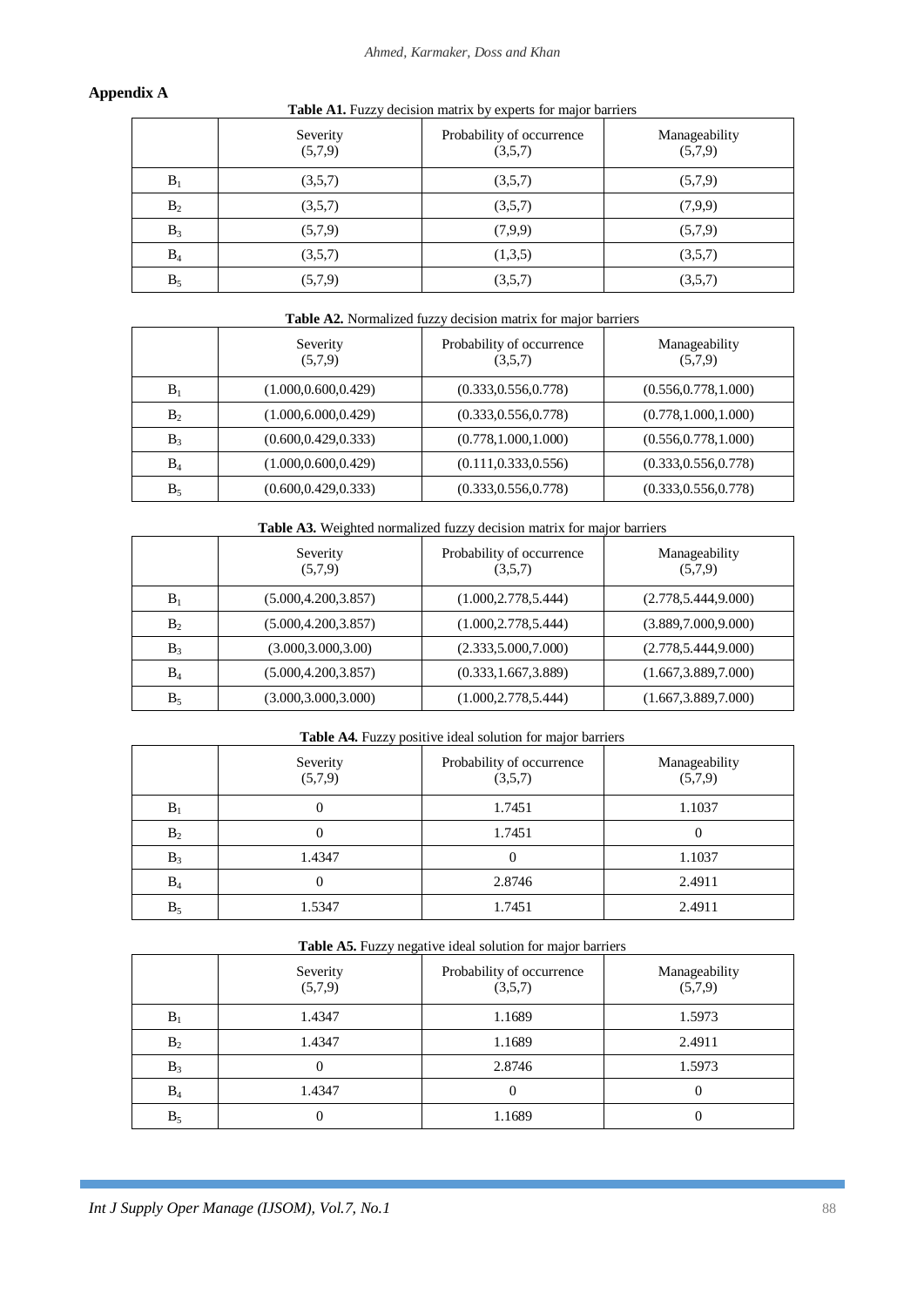#### **References**

Abbey, J. D., Meloy, M. G., Guide Jr, V. D. R., and Atalay, S. (2015). Remanufactured products in closed‐ loop supply chains for consumer goods. *Production and Operations Management*, Vol. 24(3), pp. 488-503.

Alqahtani, A.Y. and Gupta, S.M. (2019). *Warranty and preventive maintenance for remanufactured products: Modeling and analysis*. Boca Raton, FL: CRC Press.

Al Zaabi, S., Al Dhaheri, N., and Diabat, A. (2013). Analysis of interaction between the barriers for the implementation of sustainable supply chain management. *The International Journal of Advanced Manufacturing Technology*, Vol. 68(1- 4), pp. 895-905.

Aras, N., Boyaci, T., and Verter, V. (2004). The effect of categorizing returned products in remanufacturing. *IIE transactions*, Vol. 36(4), pp. 319-331.

Atasu, A., Guide Jr, V. D. R., and Van Wassenhove, L. N. (2008). Product reuse economics in closed‐ loop supply chain research. *Production and Operations Management*, Vol. 17(5), pp. 483-496.

Autry, C. and Moon, M. (2016). *Achieving supply chain integration: Connecting the supply chain inside and out for competitive advantage*. Old Tappan, NJ: Parson Education.

Azizi, a., Aikhuele, D.O., and Souleman, F.S. (2015). A fuzzy TOPSIS model to rank automotive suppliers. *Procedia Manufacturing,* Vol. 2(2015), pp. 159-164.

Bazan, E., Jaber, M. Y., and Zanoni, S. (2017). Carbon emissions and energy effects on a two-level manufacturerretailer closed-loop supply chain model with remanufacturing subject to different coordination mechanisms. *International Journal of Production Economics*, Vol. 183, pp. 394-408.

Beamon, B. M. (1999). Designing the green supply chain. *Logistics information management*, Vol. 12(4), pp. 332-342.

Bell, E., Bryman, A., and Harley, B. (2018). *Business research methods*. New York: Oxford university press.

Besbes, K., Allaoui, H., Goncalves, G., and Loukil, T. (2013). A green suppy chain design with product life cycle considerations. *Supply Chain Forum,* Vol. 14(2), pp. 18-25.

Bouzon, M., Govindan, K., Rodriguez, C.M.T., Campos, L.M.S. (2016). Identification and analysis of reverse logistics barriers using fuzzy Delphi method and AHP. Resour. Conserv. Recycl. Vol. 108, pp. 182-197.

Brady, S. R. (2015). Utilizing and adapting the Delphi method for use in qualitative research. *International Journal of Qualitative Methods*, Vol. 14(5), pp. 1-6.

Braz, A. C., De Mello, A. M., de Vasconcelos Gomes, L. A., and de Souza Nascimento, P. T. (2018). The bullwhip effect in closed-loop supply chains: A systematic literature review. *Journal of cleaner production*, Vol. 202, pp. 376- 389.

Choi, T. M., Li, Y., and Xu, L. (2013). Channel leadership, performance and coordination in closed loop supply chains. *International Journal of Production Economics*, Vol. 146(1), pp. 371-380.

Chu, T. C., & Lin, Y. C. (2003). A fuzzy TOPSIS method for robot selection. *The International Journal of Advanced Manufacturing Technology*, Vol. 21(4), pp. 284-290.

Clottey, T., Benton Jr, W. C., and Srivastava, R. (2012). Forecasting product returns for remanufacturing operations. *Decision Sciences*, Vol. 43(4), pp. 589-614.

Fahimnia, B., Sarkis, J., Dehghanian, F., Banihashemi, N., and Rahman, S. (2013). The impact of carbon pricing on a closed-loop supply chain: an Australian case study. *Journal of Cleaner Production*, Vol. 59, pp. 210-225.

Farajpour, F., and Yousefli, A. (2018). Information flow in supply chain: A fuzzy TOPSIS parameters ranking. *Uncertain Supply Chain Management*, Vol. 6(2), pp. 181-194.

Fleischmann, M., and Minner, S. (2004). Inventory management in closed loop supply chains. In *Supply chain management and reverse logistics* (pp. 115-138). Springer, Berlin, Heidelberg.

Fleischmann, M., Van Nunen, J. A., and Gräve, B. (2003). Integrating closed-loop supply chains and spare-parts management at IBM. *Interfaces*, Vol. 33(6), pp. 44-56.

Garg, K., Kannan, D., Diabat, A., and Jha, P. C. (2015). A multi-criteria optimization approach to manage environmental issues in closed loop supply chain network design. *Journal of Cleaner Production*, Vol. 100, pp. 297- 314.

Gentles, S. J., Charles, C., Ploeg, J., and McKibbon, K. (2015). Sampling in qualitative research: Insights from an overview of the methods literature. *The Qualitative Report*, Vol. 20(11), pp. 1772-1789.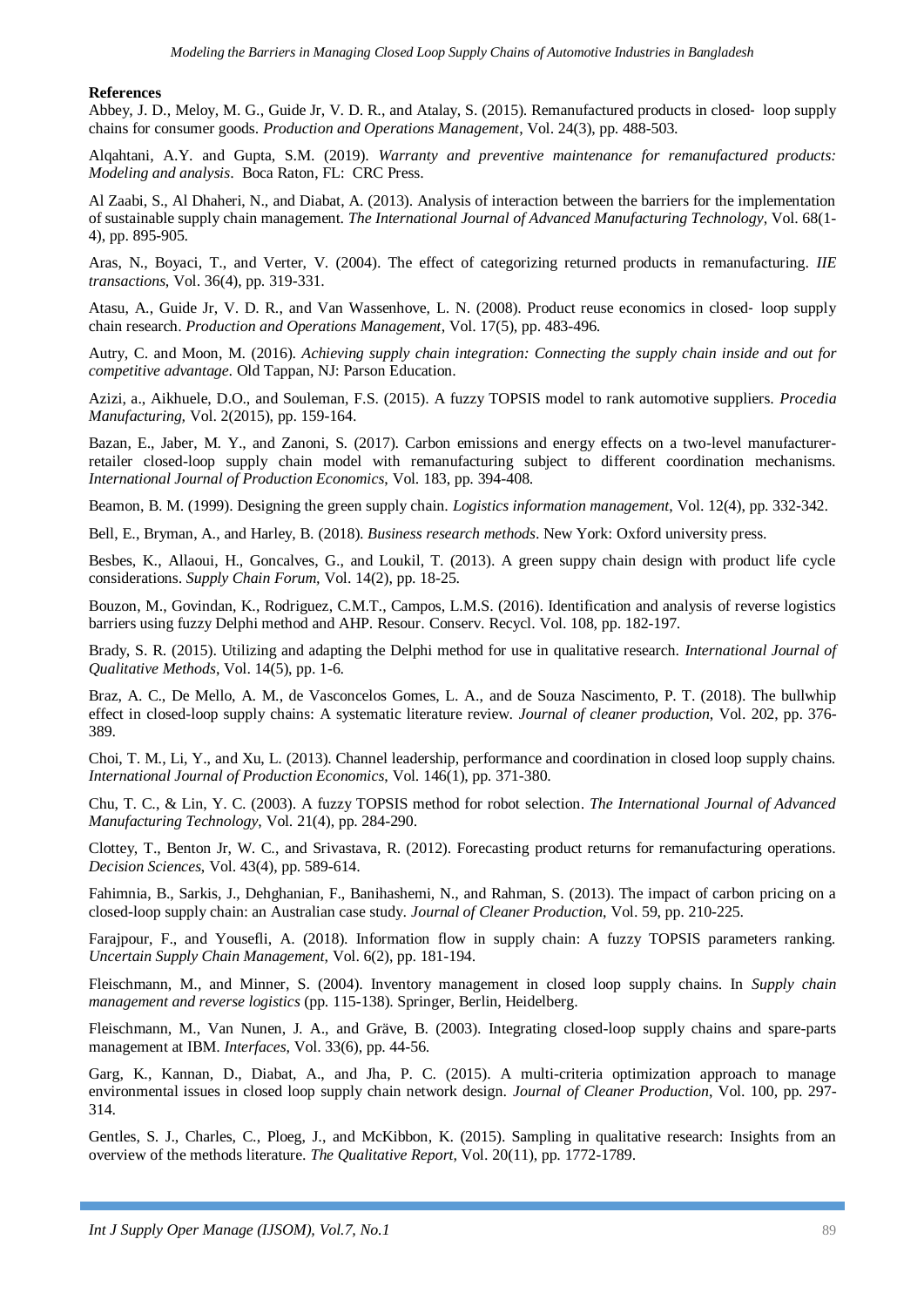Georgiadis, P., and Besiou, M. (2008). Sustainability in electrical and electronic equipment closed-loop supply chains: a system dynamics approach. *Journal of Cleaner Production*, Vol. 16(15), pp. 1665-1678.

Go, T. F., Wahab, D. A., Rahman, M. A., Ramli, R., and Azhari, C. H. (2011). Disassemblability of end-of-life vehicle: a critical review of evaluation methods. *Journal of Cleaner Production*, Vol. 19(13), pp. 1536-1546.

Govindan, K., and Soleimani, H. (2017). A review of reverse logistics and closed-loop supply chains: a Journal of Cleaner Production focus. *Journal of Cleaner Production*, Vol. 142, pp. 371-384.

Govindan, K., Shankar, K. M., and Kannan, D. (2016). Application of fuzzy analytic network process for barrier evaluation in automotive parts remanufacturing towards cleaner production–a study in an Indian scenario. *Journal of Cleaner Production*, Vol. 114, 199-213.

Han, H., and Trimi, S. (2018). A fuzzy TOPSIS method for performance evaluation of reverse logistics in social commerce platforms. *Expert Systems with Applications*, Vol. 103, pp. 133-145.

Hwang, C. L., and Yoon, K. (1981). Methods for multiple attribute decision making. In *Multiple attribute decision making* (pp. 58-191). Springer, Berlin, Heidelberg.

Hwang, H., Ko, Y. D., Yune, S. H., and Ko, C. S. (2009). A closed-loop recycling system with a minimum allowed quality level on returned products. *International Journal of Services and Operations Management*, Vol. 5(6), pp. 758- 773.

Ike, L. (2017). *Strategic management: Concepts & Practices*. Bloomington, IN: Xlibris.

Janaki, D., Izadbakhsh, H., and Hatefi, S. (2018). The evaluation of supply chain performance in the Oil Products Distribution Company, using information technology indicators and fuzzy TOPSIS technique. *Management Science Letters*, Vol. 8(8), pp. 835-848.

Jason, L.A. and Glenwick, D.S. (2016). *Handbook of methodological approaches to community-based research: Qualitative, quantitative, and mixed methods*. New York, NY: Oxford University Press.

John, S. T., and Sridharan, R. (2013). Modelling and analysis of network design for a closed-loop supply chain. *International Journal of Logistics Systems and Management*, *14*(3), pp. 329-352.

Kamal, Y., and Ferdousi, M. (2009). Supply chain management practices in automobile industry: Study of Ford vs. Toyota. *Dhaka University Journal of Business Studies*, Vol. 30(2), pp. 75-90.

Kannan, G., Sasikumar, P., and Devika, K. (2010). A genetic algorithm approach for solving a closed loop supply chain model: A case of battery recycling. *Applied Mathematical Modelling*, Vol. 34(3), pp. 655-670.

Keyvanshokooh, E., Ryan, S. M., and Kabir, E. (2016). Hybrid robust and stochastic optimization for closed-loop supply chain network design using accelerated Benders decomposition. *European Journal of Operational Research*, Vol. 249(1), pp. 76-92.

Kim, J., Do Chung, B., Kang, Y., and Jeong, B. (2018). Robust optimization model for closed-loop supply chain planning under reverse logistics flow and demand uncertainty. *Journal of cleaner production*, Vol. 196, 1314-1328.

Krapp, M., Nebel, J., and Sahamie, R. (2013). Forecasting product returns in closed-loop supply chains. *International Journal of Physical Distribution & Logistics Management*, Vol. 43(8), pp. 614-637.

Krikke, H., Blanc, I. L., and van de Velde, S. (2004). Product modularity and the design of closed-loop supply chains. *California management review*, Vol. 46(2), pp. 23-39.

LeBlanc, R. (2016). *Auto or car recycling facts and figures: Facts about car or automobile recycling*. Retrieved from: https://www.thebalancesmb.com/auto-recycling-facts-and-figures-2877933

Lee, S., and Seo, K. K. (2016). A hybrid multi-criteria decision-making model for a cloud service selection problem using BSC, fuzzy Delphi method and fuzzy AHP. *Wireless Personal Communications*, Vol. 86(1), pp. 57-75.

Lu, Q., Goh, M., Garg, M., & De Souza, R. (2014). Remanufacturing in Asia: location choice and outsourcing. *The International Journal of Logistics Management*, Vol. 25(1), pp. 20-34.

Manners-Bell, J. and Lyon, K. (2019). *The logistics and supply chain handbook: Disruptive technologies and new business models*. New York, NY: Kogan Page.

Mittal, V.K. and Sangwan, K.S. (2014). Fuzzy TOPSIS method for ranking barriers to environmentally conscious manufacturing implementation: Government, industry, and expert perspectives. *International Journal of Environmental Technology and Management,* Vol. 17(1), pp. 57-81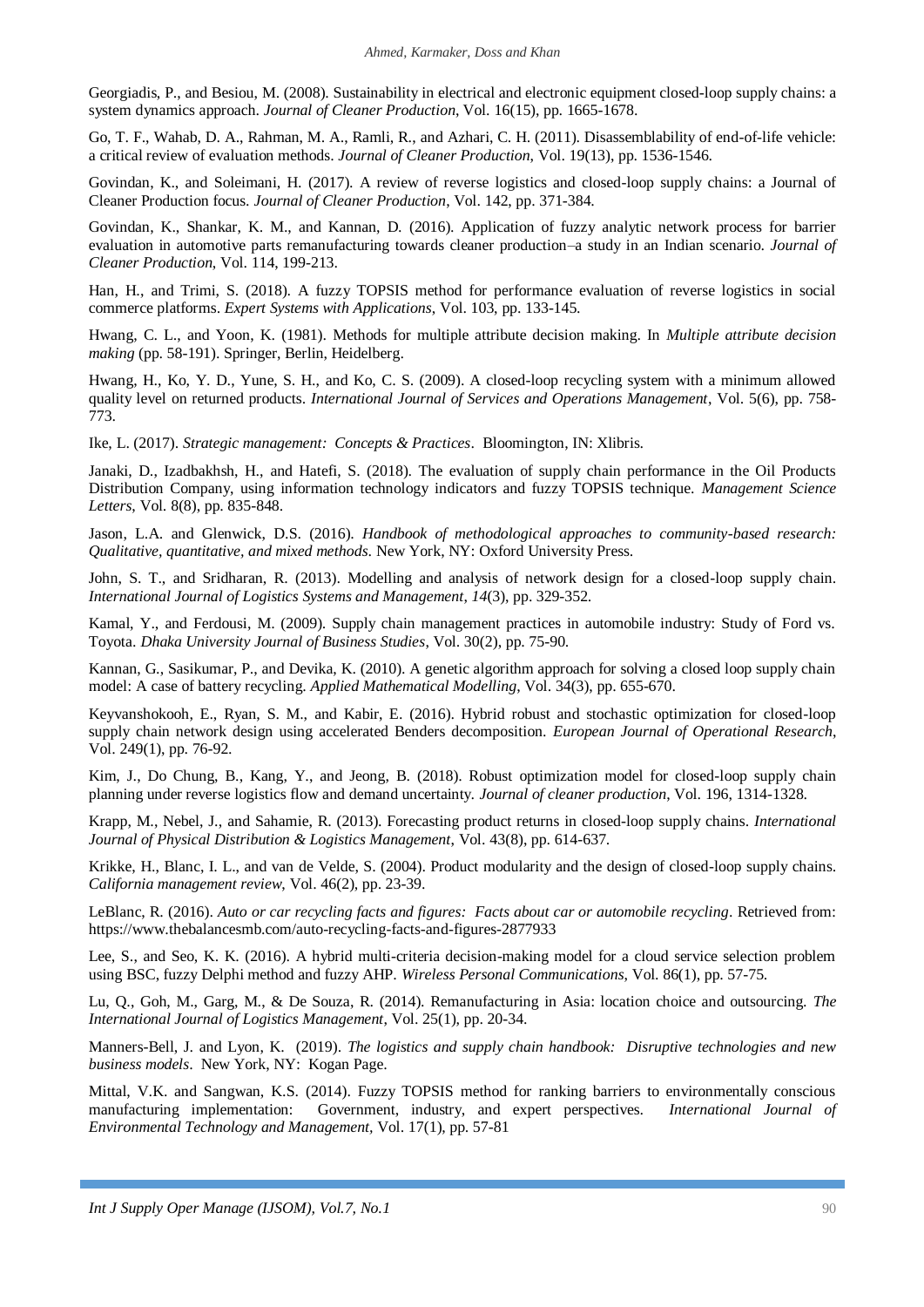Mohajeri, A., and Fallah, M. (2016). A carbon footprint-based closed-loop supply chain model under uncertainty with risk analysis: A case study. *Transportation Research Part D: Transport and Environment*, Vol. 48, pp. 425-450.

Murry, J.W. and Hammons, J.O. (1995). Delphi: a versatile methodology for conducting qualitative research. Rev. High. Educ. Vol. 18, pp. 423-436.

Okoli, C., and Pawlowski, S. D. (2004). The Delphi method as a research tool: An example, design considerations and applications. Information & Management, Vol. 42(1), pp. 15–29.

Östlin, J., Sundin, E., and Björkman, M. (2008). Importance of closed-loop supply chain relationships for product remanufacturing. *International Journal of Production Economics*, Vol. 115(2), pp. 336-348.

Ovchinnikov, A. (2011). Revenue and cost management for remanufactured products. *Production and Operations Management*, Vol. 20(6), pp. 824-840.

Özkır, V., and Başlıgil, H. (2013). Multi-objective optimization of closed-loop supply chains in uncertain environment. *Journal of Cleaner Production*, Vol. 41, pp. 114-125.

Paydar, M. M., Babaveisi, V., and Safaei, A. S. (2017). An engine oil closed-loop supply chain design considering collection risk. *Computers & Chemical Engineering*, Vol. 104, pp. 38-55.

Petrudi, S., Abdi, M., and Goh, M. (2018). An integrated approach to evaluate suppliers in a sustainable supply chain. *Uncertain Supply Chain Management*, Vol. 6(4), pp. 423-444.

Pochampally, K. K., Gupta, S. M., and Kamarthi, S. V. (2004, February). Evaluation of production facilities in a closedloop supply chain: a fuzzy TOPSIS approach. In *Environmentally Conscious Manufacturing III* (Vol. 5262, pp. 125- 139). International Society for Optics and Photonics.

Ruiz-Torres, A. J., Mahmoodi, F., and Ohmori, S. (2019). Joint determination of supplier capacity and returner incentives in a closed-loop supply chain. *Journal of Cleaner Production*, Vol. 215, pp. 1351-1361.

Sahyouni, K., Savaskan, R. C., and Daskin, M. S. (2007). A facility location model for bidirectional flows. *Transportation Science*, Vol. 41(4), pp. 484-499.

Savaskan, R.C., Bhattacharya, S., and Van Wassenhove, L. (2004). Closed-loop supply chain models with product remanufacturing. *Management Science,* Vol. 50(2), pp. 239-252.

Seitz, M. A. (2007). A critical assessment of motives for product recovery: the case of engine remanufacturing. *Journal of Cleaner Production*, Vol. 15(11-12), pp. 1147-1157.

Shaharudin, M. R., Zailani, S., and Tan, K. C. (2015). Barriers to product returns and recovery management in a developing country: investigation using multiple methods. *Journal of Cleaner Production*, Vol. 96, pp. 220-232.

Shi, J., Zhou, J., and Zhu, Q. (2019). Barriers of a closed-loop cartridge remanufacturing supply chain for urban waste recovery governance in China. *Journal of Cleaner Production*, Vol. 212, pp. 1544-1553.

Spengler, T., Stölting, W., and Ploog, M. (2004). Recovery Planning in Closed Loop Supply Chains: An Activity Analysis Based Approach. In *Supply chain management and reverse logistics* (pp. 61-89). Springer, Berlin, Heidelberg.

Stoycheva, S., Marchese, D., Paul, C., Padoan, S., Juhmani, A. S., and Linkov, I. (2018). Multi-criteria decision analysis framework for sustainable manufacturing in automotive industry. *Journal of Cleaner Production*, Vol. 187, pp. 257-272.

Sun, C. C. (2010). A performance evaluation model by integrating fuzzy AHP and fuzzy TOPSIS methods. *Expert systems with applications*, 37(12), pp. 7745-7754.

Taleizadeh, A. A., Mamaghan, M. K., and Torabi, S. A. (2018). A possibilistic closed-loop supply chain: pricing, advertising and remanufacturing optimization. *Neural Computing and Applications*, pp. 1-21.

Tsoulfas, G. T., and Pappis, C. P. (2006). Environmental principles applicable to supply chains design and operation. *Journal of Cleaner Production*, Vol. 14(18), pp. 1593-1602.

Van Wassenhove, L. N. (2009). The Evolution of Closed-Loop Supply Chain Research. *Operations research*, Vol. 1, pp. 10-19.

Wang, W., Ding, J., and Sun, H. (2018). Reward-penalty mechanism for a two-period closed-loop supply chain. *Journal of cleaner production*, Vol. 203, pp. 898-917.

Wei, J., and Zhao, J. (2011). Pricing decisions with retail competition in a fuzzy closed-loop supply chain. *Expert Systems with Applications*, Vol. 38(9), pp. 11209-11216.

Wong, C.W., Lai, K., Lun, Y.H., and Cheng, T.C. (2016). *Environmental management: The supply chain perspective*. New York, NY: Springer.